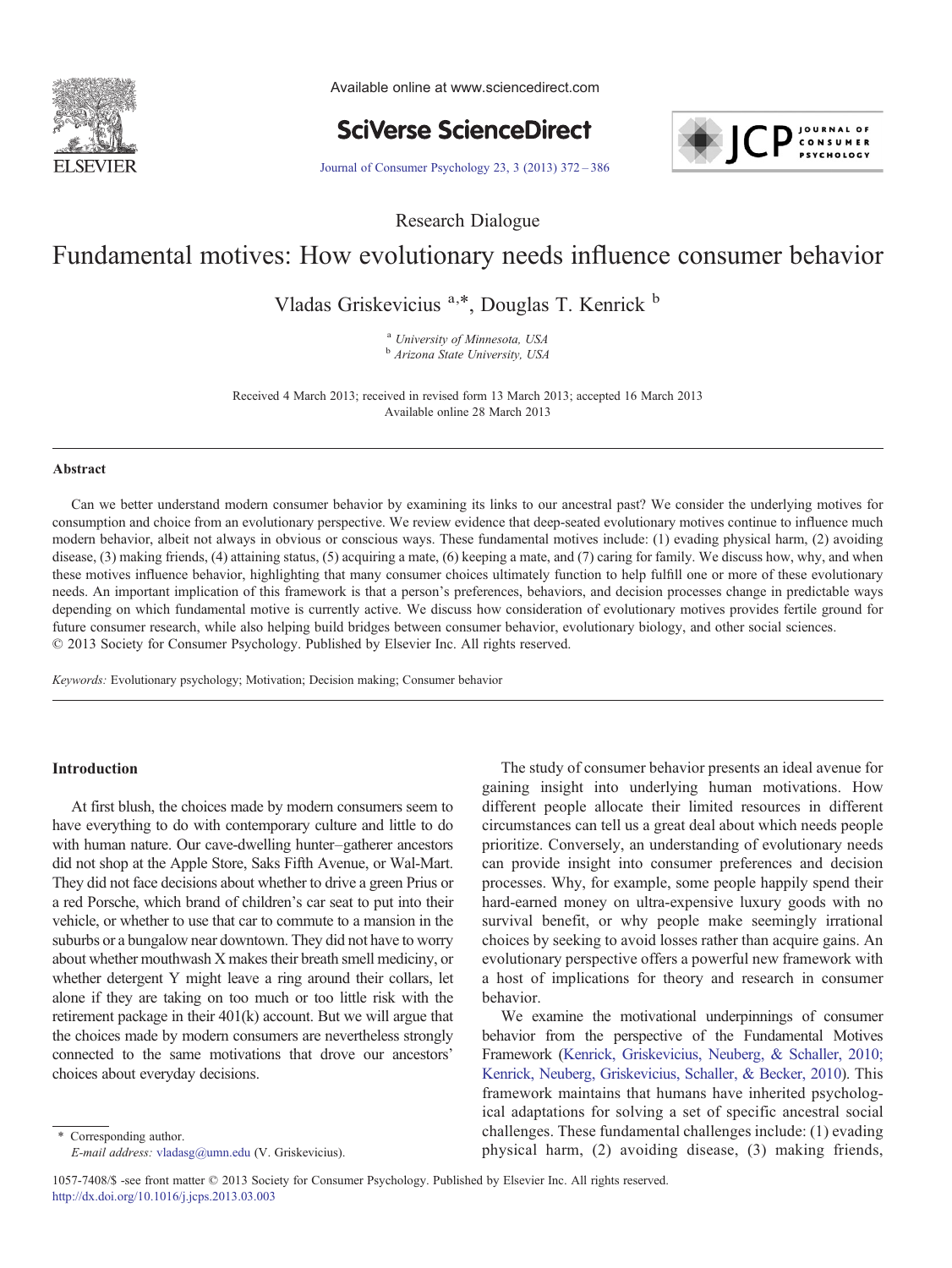(4) attaining status, (5) acquiring a mate, (6) keeping that mate, and (7) caring for family. This framework has been empirically fruitful in generating novel hypotheses about how fundamental motives influence basic psychological processes such as attention and memory as well as behaviors such as altruism and aggression (e.g., [Ackerman et al., 2009; Becker et al., 2010; Griskevicius,](#page-10-0) [Tybur, et al., 2009; Griskevicius et al., 2007; Maner, Miller,](#page-10-0) [Moss, Leo, & Plant, 2012; Maner et al., 2005; Mortensen,](#page-10-0) [Becker, Ackerman, Neuberg, & Kenrick, 2010\)](#page-10-0). Initial forays into examining how fundamental motives influence consumer behavior and decision-making have also been fruitful ([Griskevicius, Goldstein, et al., 2009; Kenrick & Griskevicius,](#page-12-0) [2013; Li, Kenrick, Griskevicius, & Neuberg, 2012; Saad, 2007;](#page-12-0) [Sundie et al., 2011](#page-12-0)), but most of the implications have yet to be explored.

Here we lay out the fundamental motives framework and its implications for consumption and choice. We discuss how, why, and when evolutionary motives might shape behavior, highlighting how many consumer choices may ultimately function to help fulfill one or more of these evolutionary needs. Before discussing the framework and each motive in greater detail, we briefly review the core features of the evolutionary perspective on which it is based.

#### Distinguishing proximate and ultimate motives

An evolutionary perspective asserts that all living organisms evolved to behave in ways that gave those organisms an evolutionary advantage. This implies that modern humans are endowed with psychological mechanisms that incline them to process information and make decisions in ways that have enabled our ancestors to survive, thrive, and replicate (for an overview of the assumptions underlying an evolutionary perspective on psychology, see [Confer et al., 2010](#page-11-0)). From this perspective, cognition, motivation, and behavior are inherently intertwined—they are parts of adaptive systems designed to solve recurrent ancestral problems.

To understand how those systems work, it is essential to ask questions about their *ultimate function*: What problem might a given psychological system have helped human beings solve in order to survive and reproduce successfully? When asking questions about a behavior's function and its causes, it is paramount to recognize a critical distinction between proximate and ultimate causes [\(Tinbergen, 1963\)](#page-14-0). Consider a simple example. Let's say a colleague just bought a triple-chocolate fudge brownie, and you want to know the reason behind her purchase. So you ask her: "Why did you buy that?" She might simply respond "I was hungry." If she were feeling more analytical, she might mention that she loves the taste of chocolate and couldn't resist the delectable scent of a warmly baked brownie. This kind of explanation for behavior is known as a proximate explanation. The word proximate here is related to the word proximity. These causes point to relatively up-close and immediately present influences—to what people are presently feeling or thinking.

Proximate reasons are important, but they tell only tell the surface part of the story. Proximate reasons don't address the

deeper question of why brownies taste good to humans in the first place. Understanding the deeper reasons for preferences and behavior requires an ultimate explanation. Ultimate explanations focus not on the relatively immediate triggers of a behavior, but on its evolutionary function. In the brownie case, humans have psychological mechanisms that respond positively to the sight, smell, and taste of foods rich in sugars and fats. These mechanisms exist because an attraction to such caloriedense foods helped our ancestors obtain calories and survive in an environment that was often scarce in calories. So whereas the proximate reason your friend bought a brownie may be because she was hungry for brownie, the ultimate reason is because a desire for sugary and fatty foods helped solve the critical evolutionary challenge of survival.

Sometimes the ultimate and proximate reason for a behavior might be closely connected. In the brownie case, the proximate reason (feeling hunger) is directly connected to the ultimate function of obtaining calories to survive. But most of the time, the connection between proximate and ultimate reasons will not be that clear. Consider, for example, why birds migrate each year. The proximate reason birds migrate is because days get shorter; day length is the immediate cue that triggers the motivation to begin the bird's journey. But the ultimate reason for bird migration has nothing to do with day length. Instead, the ultimate reason birds migrate is because the locations of the best food sites and the best mating sites change with the seasons.

Like other animals, human beings do not need to consciously know the connections between the proximate triggers of their behavior and the ultimate reasons behind those behaviors. In fact, people are especially poor at recognizing the ultimate reasons for their actions ([Barrett & Kurzban, 2006; Kenrick, Griskevicius,](#page-11-0) [Neuberg & Schaller, 2010; Tooby & Cosmides, 2005\)](#page-11-0). But an important insight from an evolutionary perspective is that behavior has both proximate and ultimate causes. People often have multiple motives for a behavior, even if they are not always aware of the ultimate reasons for their choices. For example, a person can be consciously motivated to buy a sporty luxury car because its expensive leather interior and peppy acceleration makes him feel good (a proximate reason), and at the same time be nonconsciously motivated to buy that luxury car because owning such a car can increase his desirability as a potential mate and thereby enhances his reproductive fitness (an ultimate reason) ([Griskevicius et al., 2007; Sundie et al., 2011](#page-12-0)).

Consumer researchers, like most social scientists, have typically been concerned with proximate motives for behavior. At the proximate level, people behave one way rather than another because they want to feel good. People strive to experience pleasure, happiness, or satisfaction, and to avoid pain, sadness, or frustration. But an evolutionary perspective highlights that there is a deeper level of explanation rooted in the adaptive function of behavior. This is a useful lens through which to look at motivation because while there could be innumerable proximate motives for behavior, there is a much smaller set of ultimate evolutionary functions that behavior might serve. The key question, to which we turn to next, is what are the most common evolutionary functions of behavior?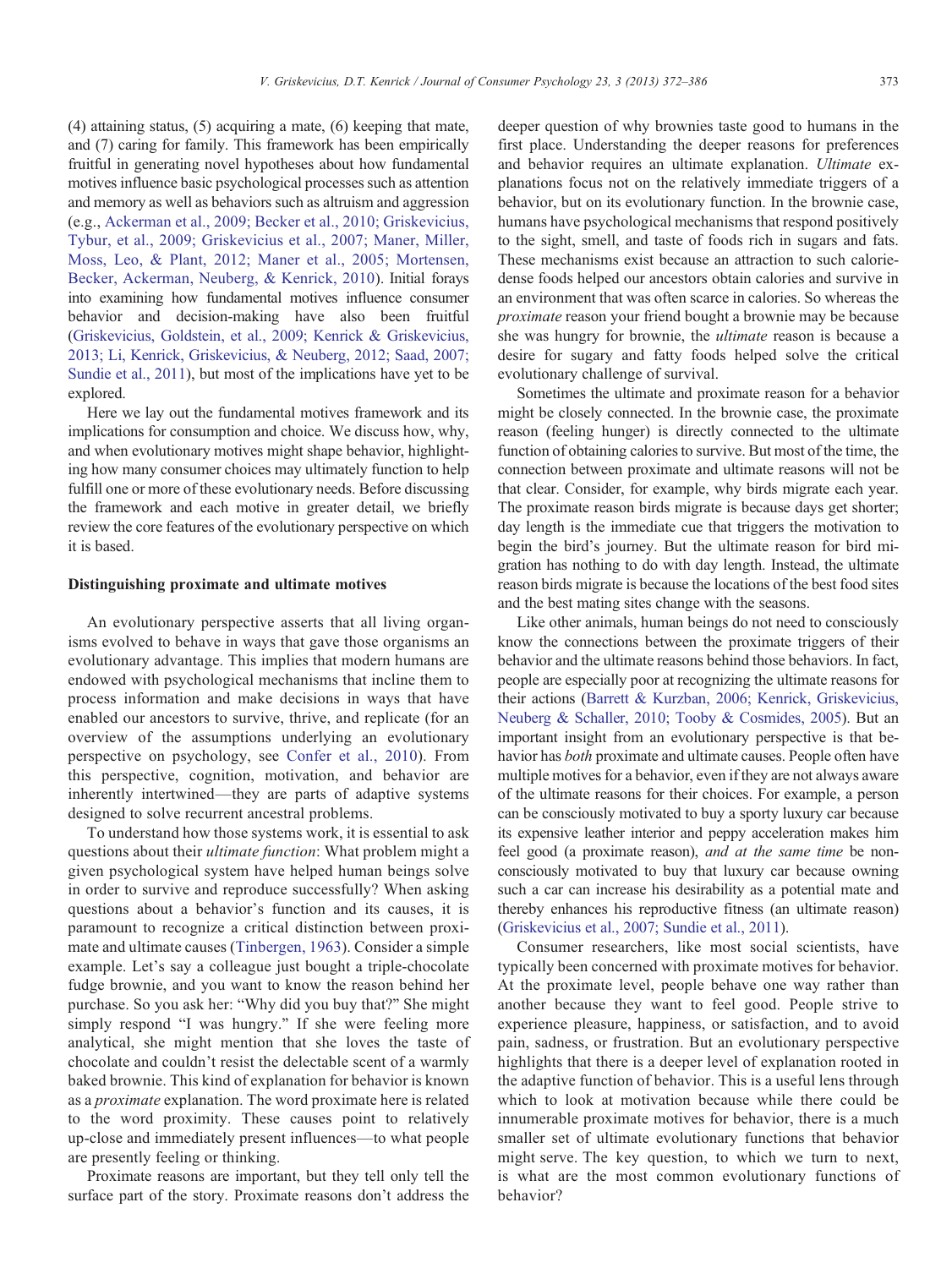#### The fundamental motives framework

When people think about "evolutionary success," they may think only about survival and reproduction. Although these are important, there are a number of distinct evolutionary challenges that had to be surmounted to achieve reproductive success. Like all other animals, at a base level our ancestors needed nourishment and shelter. But because humans are intensely social animals, we also faced a set of central and recurrent social challenges [\(Ackerman & Kenrick, 2008;](#page-11-0) [Kenrick, Li, & Butner, 2003; Kenrick, Griskevicius, et al.,](#page-11-0) [2010](#page-11-0)). These fundamental ancestral challenges included: (1) evading physical harm, (2) avoiding disease, (3) making friends, (4) attaining status, (5) acquiring a mate, (6) keeping a mate, and (7) caring for family.

Those humans who became our ancestors were the ones who protected themselves from enemies and predators, avoided infection and disease, got along with the other people in their tribe, and gained the respect of those tribe-mates. They also successfully acquired a reproductive partner, probably established some type of bond with that person, and if all went well, cooperated with their partner in caring for their needy and relatively helpless offspring. Those humans who were successful in solving these critical challenges enhanced their fitness and became our ancestors. Those who were less successful at these goals failed to become anyone's ancestors. Given the important implications that these challenges have had for reproductive fitness and human evolution, they can be considered "fundamental" ([Kenrick, Neuberg, Griskevicius,](#page-12-0) [Schaller & Becker, 2010](#page-12-0)).

Each ancestral challenge is qualitatively different. The things a person must do to successfully charm a potential mate are different from the things one does to avoid a predator or care for a baby. A good solution to one evolutionary problem may be incompatible with the solution to another problem. For example, approaching a new person at a social gathering can help solve the challenge of making friends but increase the likelihood of catching an infectious disease. The qualitative differences between different evolutionary challenges are important, because they suggest that the brain has not evolved to simply make choices that maximize the chances of eventually reproducing. Instead, brains evolve to solve evolutionary challenges rather than evolving to be a generalpurpose problem-solver [\(Alcock, 2009; Barrett & Kurzban, 2006;](#page-11-0) [Tooby & Cosmides, 1992](#page-11-0)). For example, birds have one memory system for remembering food location, a different memory system for remembering mating songs, and yet a different system for remembering things that made them sick ([Sherry & Schacter,](#page-13-0) [1987](#page-13-0)).

A large body of scientific evidence—from anthropology, cognitive science, human development, neuroscience, and social psychology—finds that humans possess different psychological systems for managing different evolutionary challenges (e.g., [Barrett, 2012; Bugental, 2000; Fiske,](#page-11-0) [1992; Lieberman, Tooby, & Cosmides, 2007; Maner et al., 2012;](#page-11-0) [Saad, 2007; Tybur, Lieberman, & Griskevicius, 2009](#page-11-0)). For example, even seemingly general psychological processes such as "learning" follow very different rules depending on the evolutionary content that is being learned ([Garcia & Koelling,](#page-11-0) [1966; Ohman & Mineka, 2001; Wilcoxon, Dragoin, & Kral,](#page-11-0) [1971](#page-11-0)). Humans not only use different brain systems for remembering language, faces, and emotional stimuli [\(Gazzaniga,](#page-12-0) [1987; Sperry, 1968\)](#page-12-0), but a wealth of evidence suggests that human beings have a specialized psychological system for avoiding infectious disease, a different system for evading physical danger, and yet different systems for solving other evolutionary challenges ([Neuberg, Kenrick, & Schaller, 2011](#page-13-0)). This body of research on animals and humans suggests that the brain is not one all-purpose tool, but is instead more like a Swiss Army knife ([Cosmides & Tooby, 1994](#page-11-0)). Just as a Swiss Army knife has a set of different tools for solving different problems such as opening bottles or cutting rope, the mind has different psychological systems and sub-systems for solving different evolutionary challenges (see [Barrett and Kurzban \(2006\)](#page-11-0) for a thorough discussion).

The fundamental motives framework maintains that the specific ancestral social challenges faced by humans map onto fundamental motivational systems that function to help solve each challenge. The implications of fundamental motives for consumption and choice can be summarized by three central tenets of the framework.

# Tenet #1: A fundamental motive can be activated by external or internal cues

A fundamental motive can be activated or primed by external or internal cues indicating threats or opportunities related to a specific evolutionary challenge ([Kenrick,](#page-12-0) [Griskevicius, et al., 2010\)](#page-12-0). For example, the mate acquisition system can be activated by interacting with a desirable member of the opposite sex, or by being in the same room with such a person, being exposed to an image involving such a person, or merely imagining a desirable romantic encounter. The system can also be activated when a person is confronted with a decision that concerns potential mates, as opposed to a decision that pertains to family, status, disease, affiliation, or danger.

A fundamental motive can also be triggered by internal cues, such as hormonal fluctuations. For example, women's mate acquisition system can be triggered during the ovulatory phase of the monthly menstrual cycle [\(Gangestad & Thornhill, 2008](#page-11-0)). During the several-day period of peak fertility, women experience a stronger desire to acquire a mate. This leads women to pay more attention to men [\(Anderson et al., 2010](#page-11-0)), dress in sexier outfits [\(Durante, Li, & Haselton, 2008](#page-11-0)), purchase more alluring clothing and product accessories ([Durante, Griskevicius, Hill,](#page-11-0) [Perilloux, & Li, 2011; Saad & Stenstrom, 2012](#page-11-0)), and earn more in tips from male customers [\(Miller, Tybur, & Jordan, 2007](#page-13-0)). Because women are rarely aware that ovulation influences their behavior, ovulatory effects highlight the critical distinction between proximate and ultimate reasons for behavior discussed earlier. While the proximate reason ovulating women seek to wear alluring outfits may be because ovulation leads women to feel more adventurous, the ultimate reason ovulating women seek to wear alluring outfits is because such behavior functions to help acquire a mate.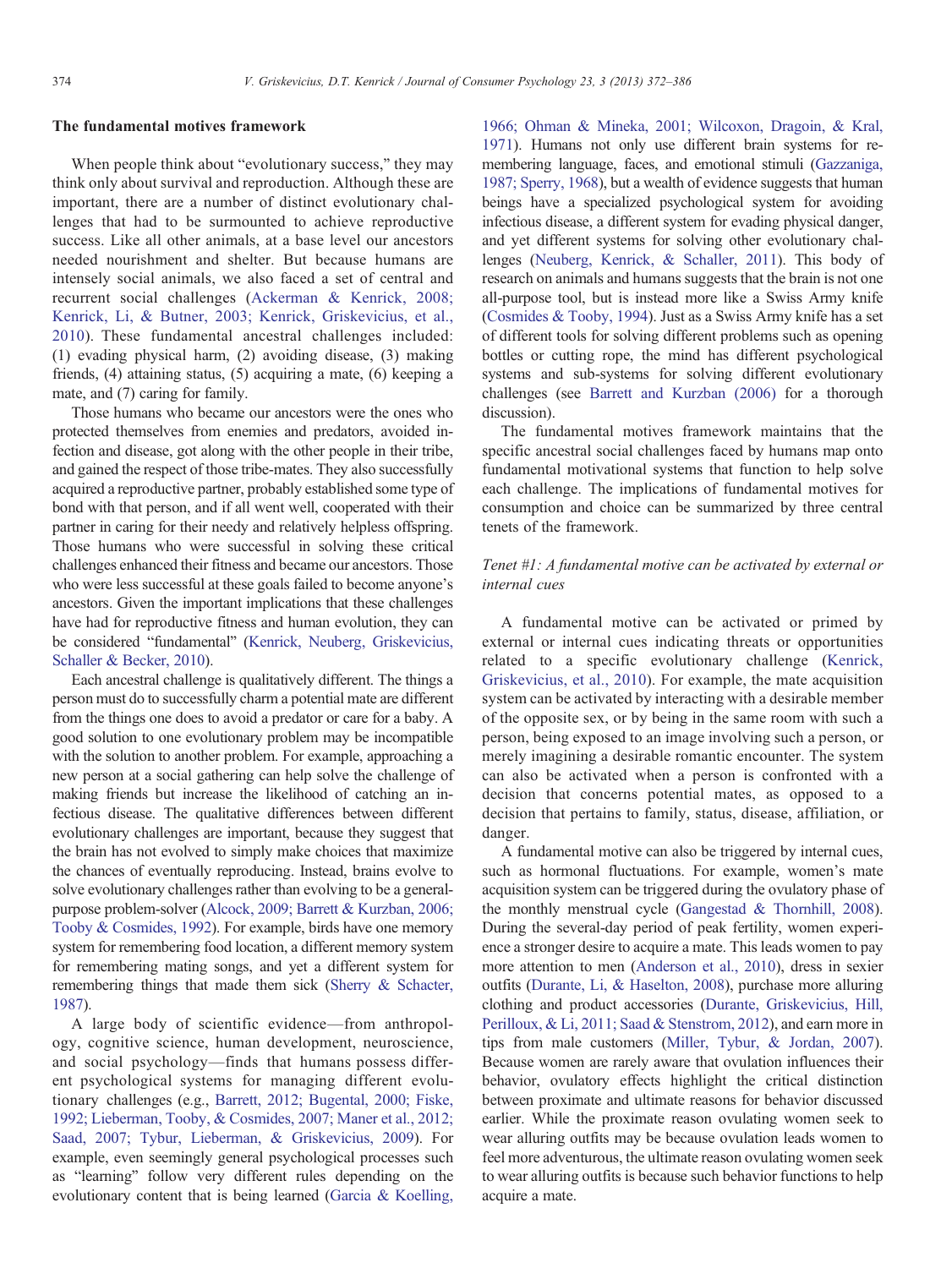Tenet #2: The currently active fundamental motive shapes preferences

When a fundamental motivational system has been activated, it produces a specific set of consequences for attention, memory, cognition, and preferences [\(Kenrick, Neuberg, et al., 2010;](#page-12-0) [Neuberg, Kenrick, & Schaller, 2010\)](#page-12-0). This coordinated cascade of responses functions to solve the ultimate problem associated with the currently active system. For example, the activation of the mate acquisition system leads a person to prefer and seek products that facilitate achieving the ultimate need of acquiring a mate, as in the case of ovulating women. An important implication of the fundamental motives framework is that a person's preferences can change quite dramatically depending on which motivational system is currently active. This is because what constitutes adaptive behavior to further one ultimate need may be very different from—and sometimes even completely opposing to—what is adaptive to further another. For example, activating the self-protection system leads people to conform and follow the masses [\(Griskevicius, Goldstein, Mortensen, Cialdini,](#page-12-0) [& Kenrick, 2006\)](#page-12-0). When this motive is active, such as when watching a crime-filled television program, people are more attracted to products advertised as best-selling and popular, while being less attracted to the same products when they are advertised as unique and different ([Griskevicius, Goldstein, et al., 2009\)](#page-12-0). Like wildebeests in the presence of a leopard, cues of physical threat motivate people to be part of a larger group. In stark contrast, activating the mate acquisition system leads people to want to stand out from the crowd. When this motive is active, such as when watching a romantic or sexy program, people are more attracted to products advertised as unique and different, while being repulsed when the same products are advertised as popular or best-selling [\(Griskevicius, Goldstein, et al., 2009\)](#page-12-0). Like animals on the prowl for a mate, cues of the opposite sex motivate people to stand out. The important implication of the fundamental motives framework is that the same person might make different—and sometimes entirely inconsistent—choices depending on which fundamental motive is currently active.

#### Tenet #3: The currently active motive guides decision processes

Just as fundamental motives can alter preferences, they can also alter decision-making processes—how one goes about maximizing his or her preferences. This tenet has important ramifications for understanding the nature of decision biases and errors. Whereas such seemingly irrational tendencies have traditionally been viewed as design flaws in the mind, an evolutionary perspective suggests that many of our biases and errors may instead reflect design features [\(Haselton & Nettle,](#page-12-0) [2006; Haselton et al., 2009; Kenrick & Griskevicius, 2013\)](#page-12-0).

Consider loss aversion, the tendency for people to weigh losses more heavily than equivalent gains ([Kahneman & Tversky,](#page-12-0) [1979](#page-12-0)). Whereas this tendency is traditionally viewed as irrational, an evolutionary perspective suggests that loss aversion may be an adaptive bias that helped humans solve survival-related ancestral challenges. Consistent with this idea, activating the selfprotection system makes people particularly loss averse

([Li et al., 2012](#page-12-0)). When motivated to protect themselves from danger, people are especially concerned about losses. In contrast, activating the mate-acquisition system leads loss aversion to vanish [\(Li et al., 2012\)](#page-12-0). In fact, triggering the motive to attract a mate for men can cause this bias to reverse itself, leading gains to loom larger than losses.

In summary, the fundamental motives framework highlights that the activation of a fundamental motive shapes preferences and decision-making processes. But predicting which preferences and which specific array of biases a person will exhibit in a given situation requires understanding of the workings of each motivational system. We turn to this issue next.

#### Fundamental motives, consumption, & choice

In this section we discuss the fundamental motives. As summarized in [Table 1,](#page-4-0) we consider how each motive is triggered, review findings pertaining to consumer behavior, and discuss some of the rich possibilities for future research. The table also highlights some of the key theories from evolutionary biology and evolutionary psychology most relevant for each motive. Although detailing every evolutionary theory is beyond the scope of this paper, it is important to note that the study of the evolutionary functions of behavior is rooted in a rich inter-disciplinary network of theories.

## 1. Self-protection

Although our human ancestors faced many dangerous predators, fellow humans have been perhaps the most dangerous threat throughout most of history. Criminologists examining skull fragments from earlier human societies, and anthropologists studying other human groups, have found that homicide was quite prevalent in ancestral societies. In fact, our ancestors lived in groups with homicide rates that would make inner-city Detroit or Los Angeles look tame by comparison ([Pinker, 2011\)](#page-13-0).

Our ancestors were those that survived, and to do so they relied on a well-developed self-protection system that persists in modern humans ([Neuberg et al., 2011](#page-13-0)). Our self-protection system is activated by cues indicating physical danger, such as angry expressions, snakes and spiders, scary movies or news reports, strange men, or simply being in the dark ([Ackerman et](#page-11-0) [al., 2006; Becker, Kenrick, Neuberg, Blackwell, & Smith,](#page-11-0) [2007; Ohman & Mineka, 2001; Schaller, Park, & Mueller,](#page-11-0) [2003](#page-11-0)). Activation of this system attunes people to information suggesting they might be in danger, making people more vigilant and paranoid. For example, when people see an out-group man with a perfectly neutral facial expression, a self-protection motive leads them to see that man as being angry and therefore more threatening ([Maner et al., 2005\)](#page-13-0).

A self-protection motive spurs people to seek safety and make safe choices. Activating this motive leads people to take fewer risks [\(Lerner & Keltner, 2001](#page-12-0)), prefer the status quo [\(Jost](#page-12-0) [& Hunyady, 2005\)](#page-12-0), and, as mentioned earlier, be particularly averse to losses ([Li et al., 2012](#page-12-0)). It also promotes a "strength in numbers" response, motivating people to band together with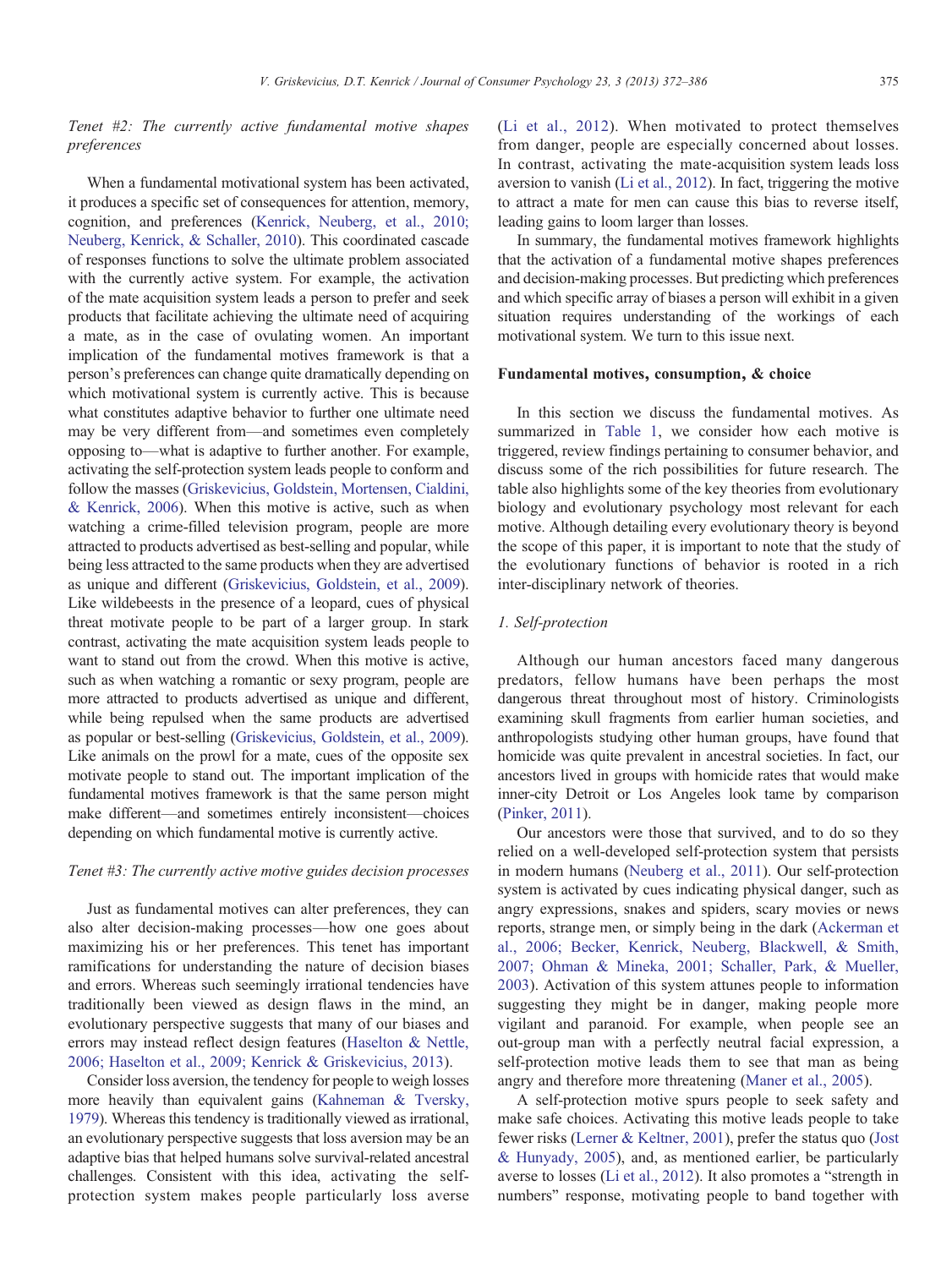<span id="page-4-0"></span>

Fundamental motives, their triggers, and example behavioral tendencies.

| Evolutionary motive                                              | Cues triggering system                                                                                                                         | Examples of behavioral tendencies                                                                                                                              | Key theories or ideas                                                                                                                                                                                                                 |
|------------------------------------------------------------------|------------------------------------------------------------------------------------------------------------------------------------------------|----------------------------------------------------------------------------------------------------------------------------------------------------------------|---------------------------------------------------------------------------------------------------------------------------------------------------------------------------------------------------------------------------------------|
| Self-protection<br>Evade physical danger<br>to remain safe       | Possibility of physical danger:<br>• Angry faces, outgroup males<br>• Darkness, loud noises<br>• Interacting with threatening person           | • Increased aversion to losses<br>• Increased tendency to conform<br>• Decreased risk-seeking                                                                  | Phobia preparedness (Ohman & Mineka, 2001)<br>Life history theory (Ellis et al., 2009)<br>Functional projection (Maner et al., 2005)<br>Error management theory (Haselton & Nettle, 2006)                                             |
| Disease avoidance<br>Avoid infections to<br>stay healthy         | Potential presence of pathogens:<br>• Coughing, sneezing, foul smells<br>• Dirtiness, deformity, foreignness<br>• Interacting with sick person | • Become more introverted<br>• Seek "clean" and familiar<br>products<br>• Avoid used products                                                                  | Behavioral immune system (Schaller & Park, 2011)<br>Adaptations for disgust (Tybur, Lieberman,<br>Kurzban, & DiScioli, 2013)<br>Darwinian gastronomy (Sherman & Billing, 1999)<br>Incest avoidance (Westermarck, 1921)                |
| <i>Affiliation</i><br>Form and maintain<br>cooperative alliances | Friendship threat or opportunity:<br>• Social rejection, loneliness<br>• Concerns about fairness<br>• Interacting with friends, coworkers      | • Seek products to connect with<br>others<br>• Susceptibility to word-of-mouth<br>• Seek reviews for others' opinions                                          | Reciprocal altruism (Trivers, 1971)<br>Social contract theory (Cosmides, 1989)<br>Indirect reciprocity (Nowak & Sigmund, 1998)<br>Altruistic punishment (Fehr & Gachter, 2002)                                                        |
| <b>Status</b><br>Gain and maintain<br>respect and prestige       | Status threat or opportunity:<br>• Competition, success<br>• Prestigious people or objects<br>• Interacting with rivals                        | • Seek products that signal prestige<br>• Seek exclusive, up-to-date features<br>• Increased prosocial choices                                                 | Intra-sexual selection (Andersson, 1994)<br>Costly signaling (Zahavi, 1975)<br>Dominance vs. prestige (Henrich & Gil-White, 2001)<br>Social dominance theory (Sidanius & Pratto, 1999)                                                |
| Mate acquisition<br>Acquire a desirable<br>romantic partner      | Desirable members of opposite sex:<br>• Sexy images, products<br>• Romantic stories<br>• Interacting with potential mate                       | • Increased male impulsivity,<br>risk-taking, & conspicuous<br>consumption<br>• Increased public altruism by<br>females<br>• Male nonconformity and creativity | Inter-sexual selection (Andersson, 1994)<br>Differential parental investment (Trivers, 1972)<br>Strategic pluralism (Gangestad & Simpson, 2000)<br>Ovulatory shift hyp. (Thornhill & Gangestad, 2008)                                 |
| Mate retention<br>Foster long-term<br>mating bond                | Relationship threat or celebration:<br>• Anniversary, reminisce old times<br>• Interloper, wandering eye<br>• Interacting with spouse/partner  | • Seek gifts to foster relationship<br>• Women's attention to other women's<br>attractiveness<br>• Men's attention to other men's<br>status                    | Attachment theory (Bowlby, 1969)<br>Strategic interference theory (Buss, 1989)<br>Mate guarding (Buss, 2002)<br>Jealousy adaptations (Buss, Larsen, Westen,<br>& Semmelroth, 1992)                                                    |
| Kin care<br>Invest in and care for<br>family and kin             | Family or vulnerable others:<br>• Vulnerable babies and children<br>• Suffering family members<br>• Interacting with family members            | • Increased trust of others<br>• Increased nurturance<br>• Increased giving without<br>expectation of reciprocation                                            | Kin selection/inclusive fitness (Hamilton, 1964)<br>Parent-offspring conflict (Schlomer, Del Giudice,<br>& Ellis, 2011)<br>Trivers-Willard hypothesis (Trivers & Willard, 1973)<br>Paternity uncertainty (Platek & Shackelford, 2006) |

similar others, both physically and in their tastes and choices ([Griskevicius, Goldstein, et al., 2009; Kugihara, 2005; Van](#page-12-0) [Vugt, De Cremer, & Janssen, 2007\)](#page-12-0). When asked to indicate whether people prefer Mercedes-Benz or BMW cars, for example, a self-protection motive leads people to choose the same brand that the majority of others prefer, regardless of which brand it is [\(Griskevicius, Goldstein, et al., 2006](#page-12-0)). Similarly, when evaluating works of art in an online chat room, people in a self-protective state are particularly swayed by the opinions of others.

There are large markets in consumer goods designed to appease people's concerns about physical threat, including fences, door locks, alarm systems, motion detectors, and guard dogs. But while some products and services function to directly fulfill a need for safety, activating a self-protection motive is likely to influence many aspects of consumer behavior, such as by altering product and brand preferences. For example, a self-protection motive might lead people to seek products and brands associated with safety. Consumers might choose a Volvo (a brand associated with safety) over a Toyota, even if the Toyota is superior on most dimensions. And when purchasing the car, a self-protection motive might increase people's willingness to pay more for extras that enhance safety such as all-side airbags and emergency roadside assistance service. A self-protection motive may also alter preferences beyond safety, such as by leading people to seek brands that are perceived as more trustworthy. For instance, people might prefer products made by established brands rather than brands with less credibility, even if the product offered by the established brand is inferior.

A self-protection motive is also likely to alter the nature of decision biases. Given that a sense of threat is associated with not wanting to draw attention to oneself [\(Griskevicius, Goldstein,](#page-12-0) [et al., 2006\)](#page-12-0), this motive might lead people to be more susceptible to the compromise effect ([Simonson, 1989](#page-13-0)), making people even less likely to choose extreme options. Similarly, the self-protection system may decrease people's desire for novelty and variety, leading them to stick with options that have been effective in the past. Understanding how the self-protection system alters preferences and decision making presents a plethora of novel hypotheses that await testing.

## 2. Disease avoidance

Biologists estimate that infectious diseases have put important selection pressure on the human species ([Gangestad & Buss,](#page-11-0)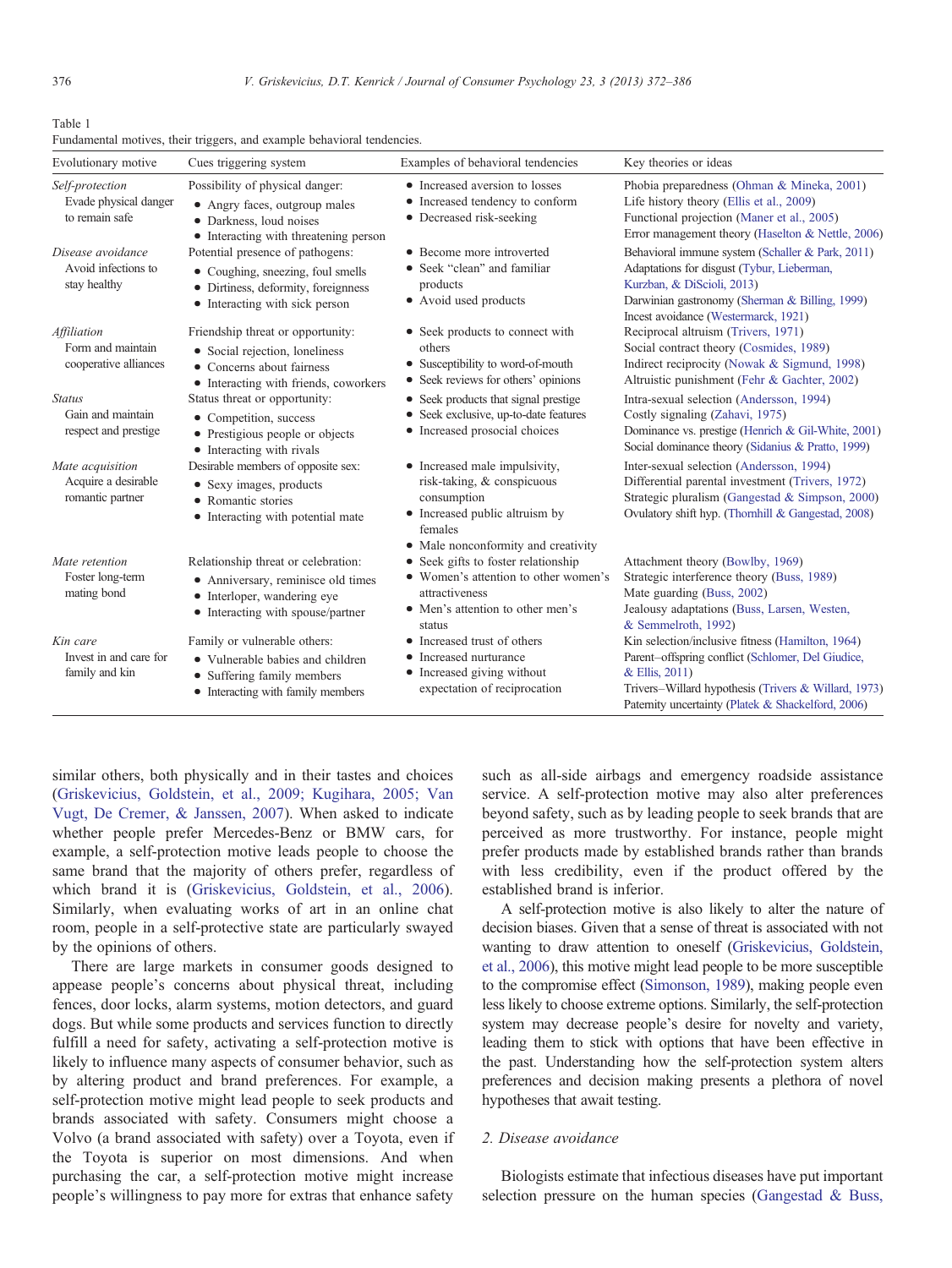[1993](#page-11-0)). For example, large portions of the European population were decimated by the Bubonic Plague, and up to 75% of the native North American population was wiped out by diseases brought over by Europeans [\(Dobson & Carter, 1996](#page-11-0)). The more recent Spanish flu in 1918 killed between 40 and 100 million people worldwide ([Olson, Simonson, Edelson, & Morse, 2005\)](#page-13-0), and the World Health Organization estimates that 15 million humans currently die each year from infectious diseases such as influenza, tuberculosis, and AIDS.

One result of this ever-present pathogen threat has been the evolution of a physical immune system to fight off infection. Another has been the evolution of a psychological "behavioral immune system" that helps us avoid infection in the first place through our behaviors [\(Schaller & Park, 2011](#page-13-0)). This psychological disease-avoidance system is activated by cues suggesting the presence of pathogens, such as sneezing and coughing, foul odors, or skin lesions or abnormalities ([Ackerman et al., 2009; Miller & Maner, 2011](#page-10-0)). The system can also triggered by having Westerners think about people from exotic and faraway places such as Sri Lanka and Ethiopia. In fact, merely seeing someone who might be sick can trigger our biological immune system and increase inflammation [\(Schaller,](#page-13-0) [Miller, Gervais, Yager, & Chen, 2010\)](#page-13-0).

A disease avoidance motive spurs people to behave in ways designed to thwart pathogen transmission. For example, people exposed to a bacterial odor increase their intentions to purchase and use condoms to avoid sexually transmitted disease ([Tybur,](#page-14-0) [Bryan, Magnan, & Caldwell Hooper, 2011\)](#page-14-0). Similarly, hearing people cough or seeing others wear face masks increases hand-washing ([Fleischman et al., 2011](#page-11-0)). When the disease avoidance system has been primed, people become more socially avoidant, including becoming more introverted and less tolerant of foreigners [\(Mortensen et al., 2010; Schaller &](#page-13-0) [Park, 2011\)](#page-13-0). On the other side of the coin, prejudices against foreigners can be reduced by reminding people of a recent flu shot, or having them clean their hands with an antiseptic wipe ([Huang, Sedlovskaya, Ackerman, & Bargh, 2011](#page-12-0)).

Activating the disease avoidance system does not simply produce general avoidance. For example, women primed with pathogen concerns are actually faster to approach highly attractive and symmetrical men—features that have been historically associated with lower pathogen loads and increased resistant to disease ([Cantú, Beall, Griskevicius,](#page-11-0) [Simpson, & Schaller, submitted for publication\)](#page-11-0).

A disease avoidance motive also spurs people to seek familiar foods and avoid those of foreign origin, unless those foods are sealed in airtight packaging [\(Li, White, Ackerman, Neuberg, &](#page-12-0) [Kenrick, under review\)](#page-12-0). Merely seeing an ad for a pharmacy can activate this motive, increasing people's willingness to pay for products that are brand new rather than used [\(Huang & Ackerman,](#page-12-0) [submitted for publication](#page-12-0)). And this motive can also be triggered by exposure to products that elicit some level of disgust, such as feminine products, which can cause consumers to avoid the seemingly "contaminated" products sitting nearby on a store shelf ([Morales & Fitzsimons, 2007\)](#page-13-0).

Just as the mate acquisition system can be activated through internal cues such as ovulatory hormones, the disease avoidance system can also be activated through pregnancy hormones. Activation is highest during the first trimester of pregnancy, when the developing fetus is particularly susceptible to serious developmental problems if the mother gets sick. It is precisely during this time when women not only avoid novel foods that might contain pathogens, but they also become more xenophobic ([Navarrete, Fessler, & Eng, 2007\)](#page-13-0).

Many products function to directly fulfill a disease avoidance need. People aim to limit the spread of disease by buying tissues, soaps, sanitary wipes, and bug sprays, and entire supermarket aisles carry remedies for preventing disease. But like a self-protection motive, a disease avoidance motive is likely to influence preferences and choices in broader ways. Consider how self-protection versus disease avoidance motives might influence choices in the hospitality industry, such as where people vacation, which airline they fly on, and which hotel they stay at. Whereas a self-protection motive might lead people to place special value on safety (e.g., prioritizing the safety of a foreign travel destination, flying on the safest airline, and staying in the most well-lit and reputable hotel), a disease avoidance motive might lead people to place special value on cleanliness. For example, disease avoidance might spur people to travel to non-exotic and nearby locations such as Americans choosing to visit Canada versus Peru, and perhaps driving rather than flying to avoid contagious diseases that could be picked up in airports. Indeed, one study found that concerns about swine flu led to noticeable decreases in air travel, particularly among populations most concerned about disease ([Hamamura & Park, 2010](#page-12-0)).

A disease avoidance motive might not only lead people to take domestic vacations, but might even lead people to pay premiums for products that are made domestically rather than in exotic foreign countries. And concern about disease might lead people to place special value on "natural" goods. People might seek out clothing made of natural fibers and increase their willingness to pay for pricy foods that don't contain synthetic additives. Most of the novel hypotheses about how the disease avoidance system influences consumer behavior await testing.

#### 3. Affiliation

Although some animals spend most of their lives as hermits, humans have always lived in groups. To survive successfully, our ancestors needed to form coalitions and get along with other people ([Hill & Hurtado, 1996; Lancaster, 1978\)](#page-12-0). Having allies and friends provided a natural insurance policy against starvation, enabling people to pool their risk to make it through tough times. Friends also teach one another valuable skills, provide support, and can team up to achieve tasks too big for an individual.

The affiliation system continues to be valuable today, and we invest heavily in building and maintaining our friendships ([Baumeister & Leary, 1995](#page-11-0)). The affiliation system is activated by cues of old friends, potential new friends, or being part of a group. For example, this motive is primed when an old college roommate sends you a Christmas card, when you're thinking about inviting a neighbor for dinner, or when your coworker picks up the tab for lunch. The affiliation system is also triggered when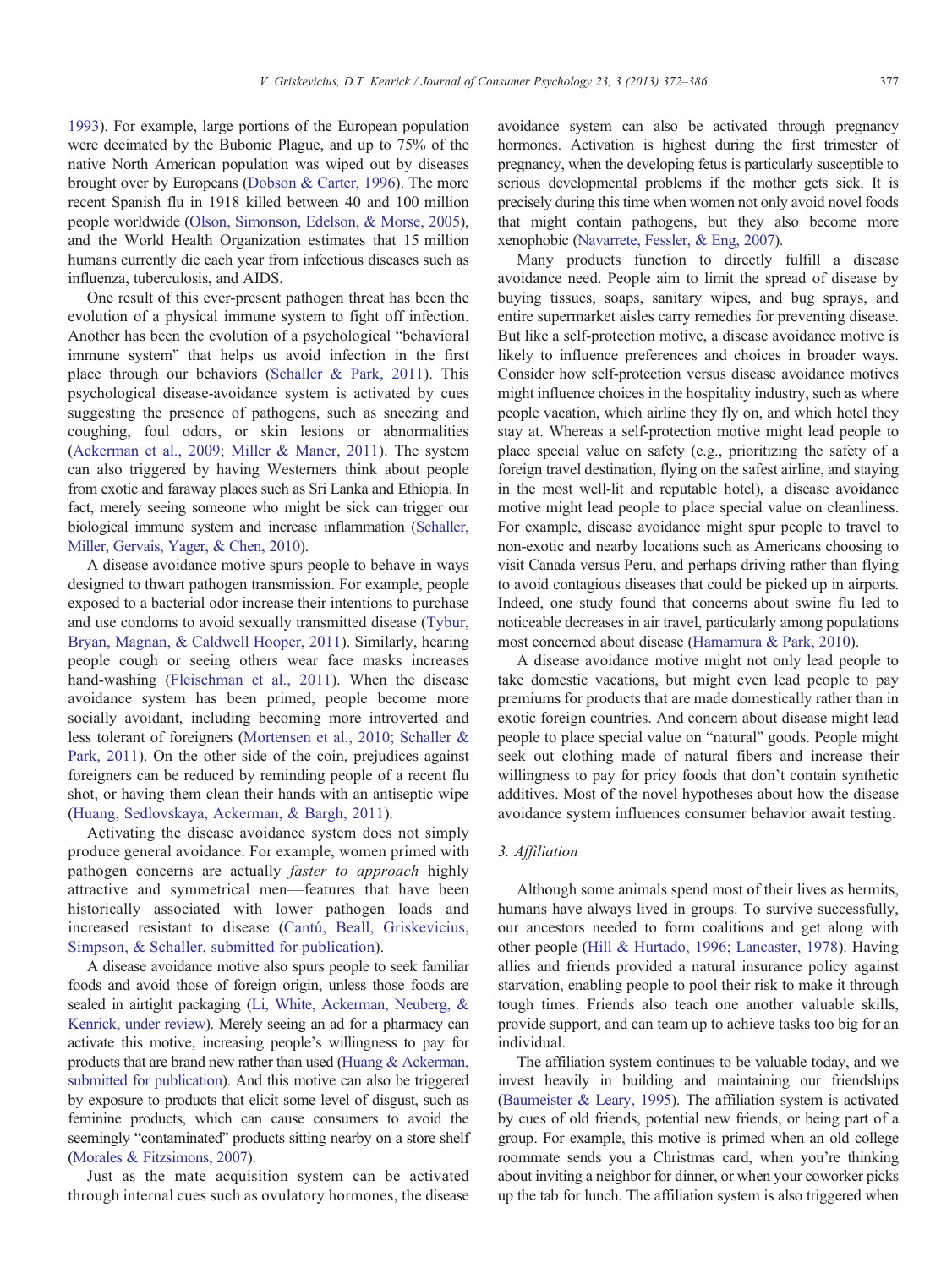friendships are threatened, such as when a person is socially rejected. The affiliation system attunes people to information about acquaintances who might make good friends, whether we are being accepted, rejected, or cheated by those people, and whether we are getting along with the friends we do have.

An affiliation motive promotes the reinforcement of existing friendships and spurs behaviors to make new friends [\(Maner,](#page-13-0) [Nathan DeWall, Baumeister, & Schaller, 2007\)](#page-13-0). In contrast to a disease avoidance motive that leads people to become more introverted and treat social contact as a cost, an affiliation motive leads people to become more outgoing and treat social contact as a benefit. For example, people with an affiliation motive spend more money on products that could be enjoyed together with other people rather than consumed alone [\(Mead, Baumeister,](#page-13-0) [Stillman, Rawn, & Vohs, 2011](#page-13-0)). An affiliation motive can also promote gift-giving, particularly by leading people to purchase gifts that might run counter to their own identities to fulfill the desires of the intended recipient ([Ward & Broniarczyk, 2011\)](#page-14-0).

Many products and services function to fulfill an affiliation need, including those that directly increase contact with friends such as Facebook and smart phones with unlimited minutes for talking and texting. But an affiliation motive is likely to have powerful influences on a variety of product categories that can less directly help one to make new friends or maintain existing social relationships, including clothing, cosmetics, and consumer electronics. For example, an affiliation motive might lead people to especially seek brands and styles that help them fit in. People concerned with affiliation may also be more susceptible to word-of-mouth information, which helps inform them what their peers might think of particular products.

Activating the affiliation system may also alter decision biases and errors. Consider the classic framing effect, which shows that framing the same exact options as a loss versus a gain leads people to behave irrationally by drastically altering their choices [\(Tversky & Kahneman, 1981](#page-14-0)). The classic research on framing involved a hypothetical problem concerning 600 people, where research participants made choices between how many people they could save. Yet our ancestors rarely encountered groups this size, and instead tended to live in bands of fewer than 100 people. Given that the affiliative network for our ancestors would have almost always been less than 100 people, what happens when people are presented with the same classic framing problem but it involves fewer than 100 people? Research finds that when the problem involves groups of people the size of an ancestral band, the framing effect disappears [\(Wang, 1996](#page-14-0)). People appear to no longer behave irrationally when the size of the group constitutes the natural size of an affiliative network. Although more research is needed, the fundamental motives framework presents many fruitful directions for testing how engaging different evolutionary motives may alter people's biases and decision-making processes ([Ermer, Cosmides, &](#page-11-0) [Tooby, 2008; Kenrick & Griskevicius, 2013\)](#page-11-0).

#### 4. Status

As a group-living species, humans not only desire to affiliate; they also seek to gain status in their groups. Being respected by others has always brought a host of benefits, and this did not start with human beings. Dominant baboons get first crack at food and the best spot at the watering hole, and dominant male chimps get to mate with the most desirable females [\(Sapolsky, 2005\)](#page-13-0). The benefits of status continue to apply among modern human beings. People with higher status have greater interpersonal influence, more material resources, higher self-esteem, and better health ([Marmot, 2004](#page-13-0)). Wearing a high-status brand-name shirt versus an unbranded shirt even increases compliance with person's requests and the likelihood of being hired for a job ([Nelissen &](#page-13-0) [Meijers, 2011\)](#page-13-0).

The status system is triggered by cues of dominance, prestige, or competition, such as accomplishments, rivalries, or highly-regarded products or people. This system can also be activated when people are deprived of status or power [\(Rucker &](#page-13-0) [Galinsky, 2009](#page-13-0)). Activation of the status system attunes people to where they stand in the hierarchy, and increases people's tendency to value associations with high-status people and objects, while cutting off association with those lower-ranked. Meanwhile, this system leads people to regard other people's disrespect as especially costly.

As in other animals, one route to achieving status for humans is through dominance—overpowering others and forcing deference. Activating a status motive increases aggressive behavior [\(Griskevicius, Tybur, et al., 2009](#page-12-0)), and leads people to seek physically larger and more imposing products [\(DuBois, Rucker, & Galinsky, 2012](#page-11-0)). However, a more common route human beings use to attain and maintain status is through prestige—freely conferred deference ([Cheng,](#page-11-0) [Tracy, Foulsham, Kingstone, & Henrich, 2013; Henrich &](#page-11-0) [Gil-White, 2001](#page-11-0)). Accordingly, a status motive leads people to pay more for luxurious and prestigious goods ([Ivanic, Overbeck,](#page-12-0) [& Nunes, 2011; Rucker & Galinsky, 2008\)](#page-12-0), which are to be displayed to others [\(Berger & Ward, 2010; Han, Nunes, & Drèze,](#page-11-0) [2010](#page-11-0)). For example, after an important achievement, people are more motivated to show-off their increased status by seeking products that can be displayed to others ([Griskevicius, Shiota, &](#page-12-0) [Nowlis, 2010](#page-12-0)). When prestigious goods are unattainable, a status motive can lead people to purchase counterfeit products ([Wilcox,](#page-14-0) [Kim, & Sen, 2009](#page-14-0)). And once status has been obtained, people exhibit behavior designed to preserve their status ([Maner,](#page-13-0) [Gailliot, Butz, & Peruche, 2007](#page-13-0)), such as by prioritizing personal goals over group goals [\(Maner & Mead, 2012\)](#page-13-0).

The desire for status is not all about selfishness and indulgence. This is because status in a group can be enhanced through self-sacrifice ([Hardy & Van Vugt, 2006](#page-12-0)). People across cultures are known to engage in what's known as competitive altruism, whereby individuals compete for status through prosocial behaviors ([Roberts, 1998; Van Vugt, Roberts, &](#page-13-0) [Hardy, 2007](#page-13-0)). Among the indigenous communities of Pacific Northwest America, for example, tribal chiefs compete to see who can give away the most resources, with the most benevolent individual gaining the most status ([Cole &](#page-11-0) [Chaikin, 1990](#page-11-0)). Accordingly, activating a status motive can lead people to spend more money on others than on themselves [\(Rucker, DuBois, & Galinsky, 2011](#page-13-0)). Likewise, a status motive can lead people to choose inferior, but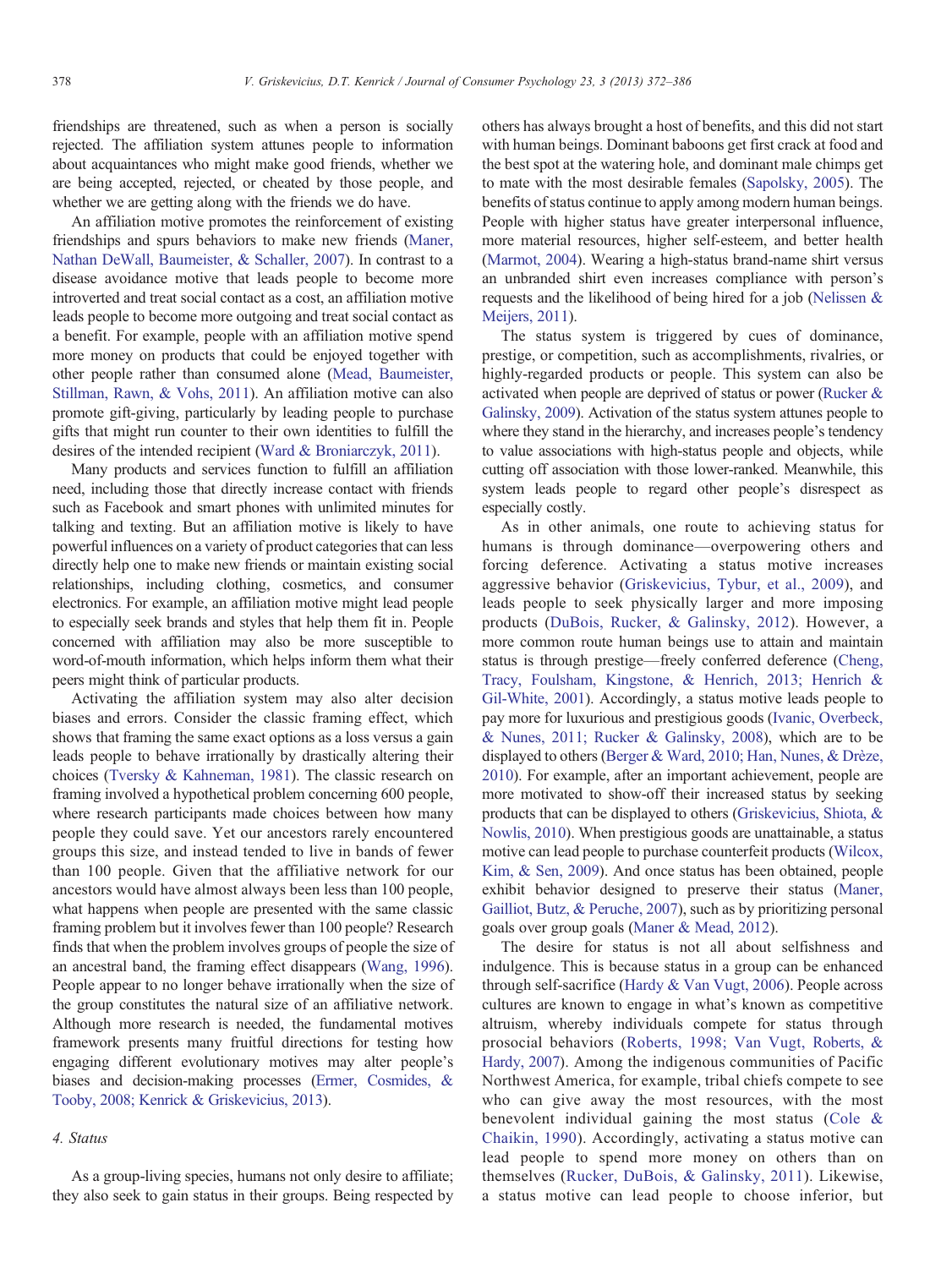environmental "green" products because doing so can enhance people's prosocial reputations ([Griskevicius,](#page-12-0) [Tybur, & Van den Bergh, 2010\)](#page-12-0).

While people pursue status directly through luxury products and premium brands, status motives are likely to have broader implications. For example, activating a status motive might lead people to become less price-sensitive. Because being cheap is generally associated with lower status, increased concern about status might lead people to be less concerned about price. Activating a status motive might also alter biases and errors in judgment. Consider the well-established overconfidence biaspeople's seemingly irrational tendency to have an overly high assessment of their own abilities. Research finds that being overly confident can function to enhance one's status, as when groups select leaders based on their perceived confidence rather than their actual competence [\(Johnson & Fowler, 2011;](#page-12-0) [Anderson, Brion, Moore, & Kennedy, 2012\)](#page-12-0). This suggests that activating a status motive might lead people to become especially overconfident, whereas activating another fundamental motive such as self-protection might produce more accurate judgment or perhaps even reverse this well-documented human bias.

#### 5. Mate acquisition

Even if people manage to avoid danger and disease while getting others to like and respect them, it would count for naught in evolutionary terms if they did not manage to find someone willing to help them transport their genes into the next generation. But for any social animal, including Homo sapiens, the challenge of mating involves a variety of behaviors that at first glance might appear completely unrelated to mating.

The mate acquisition system is triggered by the presence of real or imagined potential mates. This motive can be stimulated by sexy or romantic ads, movies, or television shows. When this motive is activated, people are attuned to information about the desirability of others as romantic partners and their own desirability.

In contrast to a self-protection motive that leads people to want to blend in, a mate acquisition motive leads people to want to be noticed. But while both men and women want to stand out to acquire a mate, they often seek to draw attention to themselves in different ways. For men, these motives increase willingness to spend on luxury products [\(Griskevicius et al., 2007\)](#page-12-0). Men exposed to mating cues pay more attention to status goods [\(Janssens et al.,](#page-12-0) [2011\)](#page-12-0) and choose more conspicuous and expensive brands ([Sundie et al., 2011](#page-13-0)). Men in this state also become more creative ([Griskevicius et al., 2006\)](#page-12-0), charitable [\(Iredale, Van Vugt, &](#page-12-0) [Dunbar, 2008](#page-12-0)), manipulative ([Ackerman, Griskevicius, & Li,](#page-11-0) [2011\)](#page-11-0), socially dominant [\(Campbell, Simpson, Stewart, &](#page-11-0) [Manning, 2003\)](#page-11-0), heroic [\(Griskevicius et al., 2007](#page-12-0)), and independent [\(Griskevicius, Goldstein, et al., 2006](#page-12-0)). For example, when asked to indicate whether they prefer Mercedes-Benz or BMW cars, this motive led men to choose the opposite brand from what the majority of others prefer, regardless of which brand it was ([Griskevicius, Goldstein, et al., 2006\)](#page-12-0).

The mate acquisition system also alters men's decisionmaking, leading them to become less loss averse ([Li et al.,](#page-12-0) [2012](#page-12-0)), more risk-seeking ([Baker & Maner, 2008; Knutson,](#page-11-0) [Wimmer, Kuhnen, & Winkielman, 2008](#page-11-0)), and more impulsive ([Wilson & Daly, 2004](#page-14-0)). For example, touching a piece of women's lingerie led men to prefer small but immediate rewards over considerably larger but later gains [\(Van den](#page-14-0) [Bergh, Dewitte, & Warlop, 2008](#page-14-0)). Similar results are found when the mate acquisition system is triggered by variations in sex ratio—the relative proportion of males to females in a given social context [\(Durante, Griskevicius, Simpson, Cantu, &](#page-11-0) [Tybur, 2012](#page-11-0)). When women are scarce, men are willing to do more to secure a mate, such as by saving less money and being more willing to use credit cards for immediate purchases ([Griskevicius et al., 2012\)](#page-12-0).

Like for men, the motive to acquire a mate leads women to want to stand out. But women seek to stand out in different ways than men. For instance, this motive leads women to advertise their beauty and youth [\(Kenrick & Keefe, 1992;](#page-12-0) [Wiederman, 1993](#page-12-0)). Women across the world expend a great deal of time, energy, and money choosing clothes, accessories, and shades of make-up that enhance their attractiveness. In fact, whereas activating a mate acquisition motive doesn't lead women to become brazenly risky like men, there is one telling exception: Women will take more risks if it enhances their appearance ([Hill](#page-12-0) [& Durante, 2011\)](#page-12-0). Women with a mate acquisition motive are more willing to take diet pills and tan their bodies to enhance their appearance, even when they know that doing so can cause cancer.

A mate acquisition motive also leads women to become more cooperative [\(Griskevicius, Goldstein, et al., 2006\)](#page-12-0) and more helpful ([Griskevicius et al., 2007\)](#page-12-0). Women in a romantic frame of mind are more supportive and more likely to go along with the group, and they're also eager to assist other people in need. But this veneer of benevolence doesn't mean that mating-minded women are less competitive. Rather, the competition involves being the nicest, the most supportive, and the most helpful.

Numerous consumer goods and services are designed to fulfill people's mate acquisition need, including the billion-dollar online dating industry and other industries such as cosmetics, grooming, and gym memberships. But this motive is likely to have more general influences on consumer tendencies. For example, a mate acquisition motive might increase preference for variety, leading people seek larger numbers of options of various products. And given that a mate acquisition motive is associated with standing out, it might also amplify the desire for novelty. People with this motive might quickly become bored with their products, seeking to be the first to try a new experience or own a brand new product.

#### 6. Mate retention

For 95% of all mammals, mating is a short-term affair that ends after copulation ([Geary, 2000](#page-12-0)). But for humans and a few other mammals such as gibbons, enhancing reproductive fitness involved a second mating challenge—retaining that mate. The challenge of keeping a mate is very different from that of finding a mate. A great deal of time, effort, and money go into maintaining relationships, including spending time and money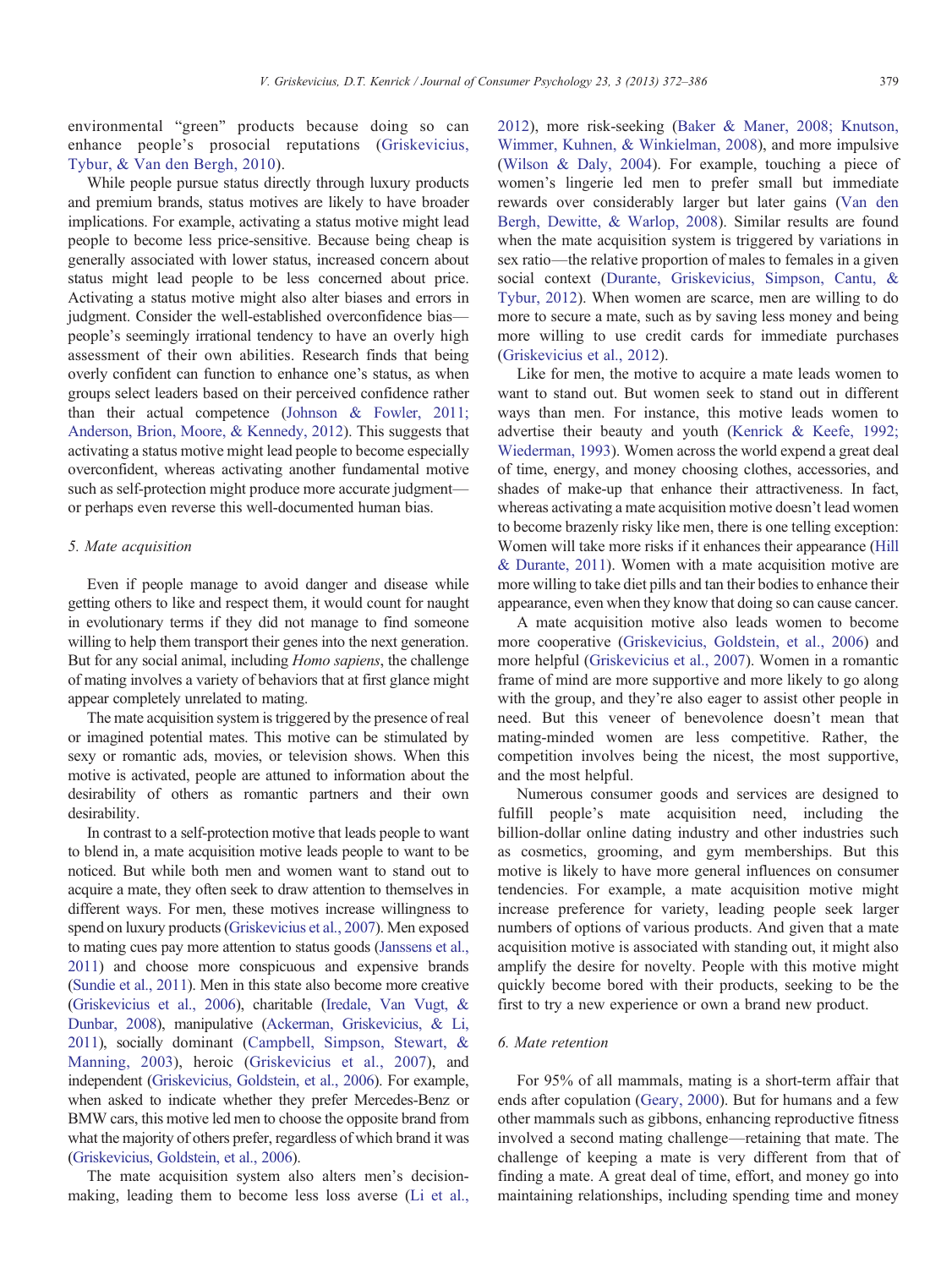on presents and anniversaries, managing potential conflicts over sharing resources and child care, as well as managing the dangers of other people who might want to steal one's partner away. And even when consumers are making choices only for themselves, their decisions are nevertheless often implicitly or explicitly shaped by their relationship partner ([Simpson,](#page-13-0) [Griskevicius, & Rothman, 2012\)](#page-13-0).

The mate retention system involves positive behaviors designed to maintain current relationship bonds, as well as behaviors design to manage threats of potential romantic competitors [\(Campbell & Ellis, 2005](#page-11-0)). Mate retention motivation is activated by cues that celebrate or threaten a long-term relationship, such as reminiscing about the relationship, noticing that an anniversary is coming up, or catching a potential rival eyeing your partner. This motive spurs people to behave in ways to ensure the solidarity and functioning of their long-term romantic relationships. For example, it leads people to seek preservation of their current relationships by showing increased love and care for their current partner ([Buss &](#page-11-0) [Shackelford, 1997; Saad & Gill, 2003](#page-11-0)). People motivated to retain their mate likewise tend to devalue alternative potential romantic partners [\(Lydon, Fitzsimons, & Naidoo, 2003](#page-13-0)).

A mate retention motive leads people to guard their mate from potential rivals ([Maner, Gailliot, Rouby, & Miller, 2007](#page-13-0)). Whereas a mate acquisition motive leads people to be more attentive to attractive members of the opposite sex [\(Maner et](#page-13-0) [al., 2005](#page-13-0)), a mate retention motive leads people to be more attentive to attractive members of the same sex, who represent potential threats to the relationship ([Maner, Miller, Rouby, &](#page-13-0) [Gailliot, 2009](#page-13-0)).

Mate retention has some intriguing ramifications for luxury spending. Recall that conspicuous consumption is triggered by a motive to acquire a mate in men, but not in women ([Griskevicius](#page-12-0) [et al., 2007; Sundie et al., 2011](#page-12-0)). Yet women account for more than half of spending on lavish goods in the U.S. ([D'Arpizio,](#page-11-0) [2011](#page-11-0)). What might be an evolutionary function for women's conspicuous consumption? Recent evidence suggests that women might use luxury products to signal to other women that her romantic partner is especially committed to her [\(Wang &](#page-14-0) [Griskevicius, submitted for publication](#page-14-0)). This means that flaunting designer handbags and pricey shoes might help women deter romantic rivals from poaching their relationship partner. In fact, findings show that activating a mate retention motive not only led women to seek luxury products, but that this conspicuous display was effective at decreasing other women's intentions to poach a "taken" romantic partner [\(Wang &](#page-14-0) [Griskevicius, submitted for publication\)](#page-14-0).

More broadly, the fundamental motives framework raises several interesting questions about the common notion that "sex sells." Whereas traditional perspectives suggest that sex in advertising mainly functions to draw attention to and create positive associations between a product and a sexy spokesperson, the fundamental motives framework highlights that sexy ads can also influence preferences and behavior by activating mating-related motives. Accordingly, sex is likely to be much better at selling some things than others. For example, selling discount products using sex might actually lead men to avoid those products, since men in this state seek to show off their wealth. And the notion that there are two separate mating systems—mate acquisition and mate retention—suggests that there are specific instances when sex will sell to men versus women. Whereas women are normally turned off by gratuitous sex in advertisements that activate a mate acquisition motive for men, presenting sex in the context of a retaining a relationship may be effective for women, such as when a sexy man is shown giving an expensive watch to that special woman in his life ([Dahl, Sengupta, & Vohs,](#page-11-0) [2009\)](#page-11-0).

#### 7. Kin care

The ultimate reason parents bond with one another is because it is good for the offspring. Studies of traditional societies, similar to those in which humans evolved, show that children without both parents are less likely to survive; and if they do survive, they don't fare as well as those with two investing parents [\(Geary, 2000; Hill](#page-12-0) [& Hurtado, 1996\)](#page-12-0). In the modern world, people continue to expend immense amounts of time, energy, and financial resources to care for family and raise their children. In the U.S., for example, it costs an average of \$205,960 to \$475,680 to raise just one child—and that figure does not include college tuition [\(Lino, 2010](#page-13-0)).

The kin care system is activated around family members, especially by children who are vulnerable or in need ([Glocker](#page-12-0) [et al., 2009; Sprengelmeyer et al., 2009\)](#page-12-0). The system can also be triggered by cues of similarity, living together, common goals, and even fictive kinship terminology such as "brotherhood," "sisterhood," or "our company is one big family" ([Lieberman et al., 2007; Park, Schaller, & Van Vugt, 2008](#page-13-0)).

The kin care system is not what leads us to have children (the mate acquisition system takes care of that by motivating us to have sex). Instead, a kin care motive spurs people to behave in ways to ensure that individuals in need receive proper care and attention. The kin care system facilitates nurturing behavior ([Glocker et al., 2009; Sherman, Haidt, & Coan, 2009](#page-12-0)), motivating a willingness to sacrifice oneself to help others, especially if those others are one's relatives ([Burnstein,](#page-11-0) [Crandall, & Kitayama, 1994\)](#page-11-0). It motivates people to provide others with social support [\(Kivett, 1985](#page-12-0)), physical protection ([Daly & Wilson, 1988](#page-11-0)), and financial support ([Smith, Kish, &](#page-13-0) [Crawford, 1987\)](#page-13-0). For example, when a person plays an economic game with a stranger while only seeing the stranger's photo, the player is more trusting of the stranger with money when the stranger's photo has been morphed with the player's ([DeBruine, 2002\)](#page-11-0). Because cues of physical or attitudinal similarly trigger associations of genetic relatedness [\(Park &](#page-13-0) [Schaller, 2005\)](#page-13-0), giving money to the other person morphed with your own image is, from the perspective of evolutionary inclusive fitness, like benefitting a long lost relative.

Many products and services are geared at helping to fulfill the need for kin care, including diapers, baby bottles, sippie cups, toddler clothes, toys, and babysitters, followed by choices of bigger clothes, bigger toys, summer camps, bicycles, and then decisions about college tuition, perhaps contributions to a child's wedding and honeymoon, and then the various product choices made in buying gifts for grandchildren. Thus far, little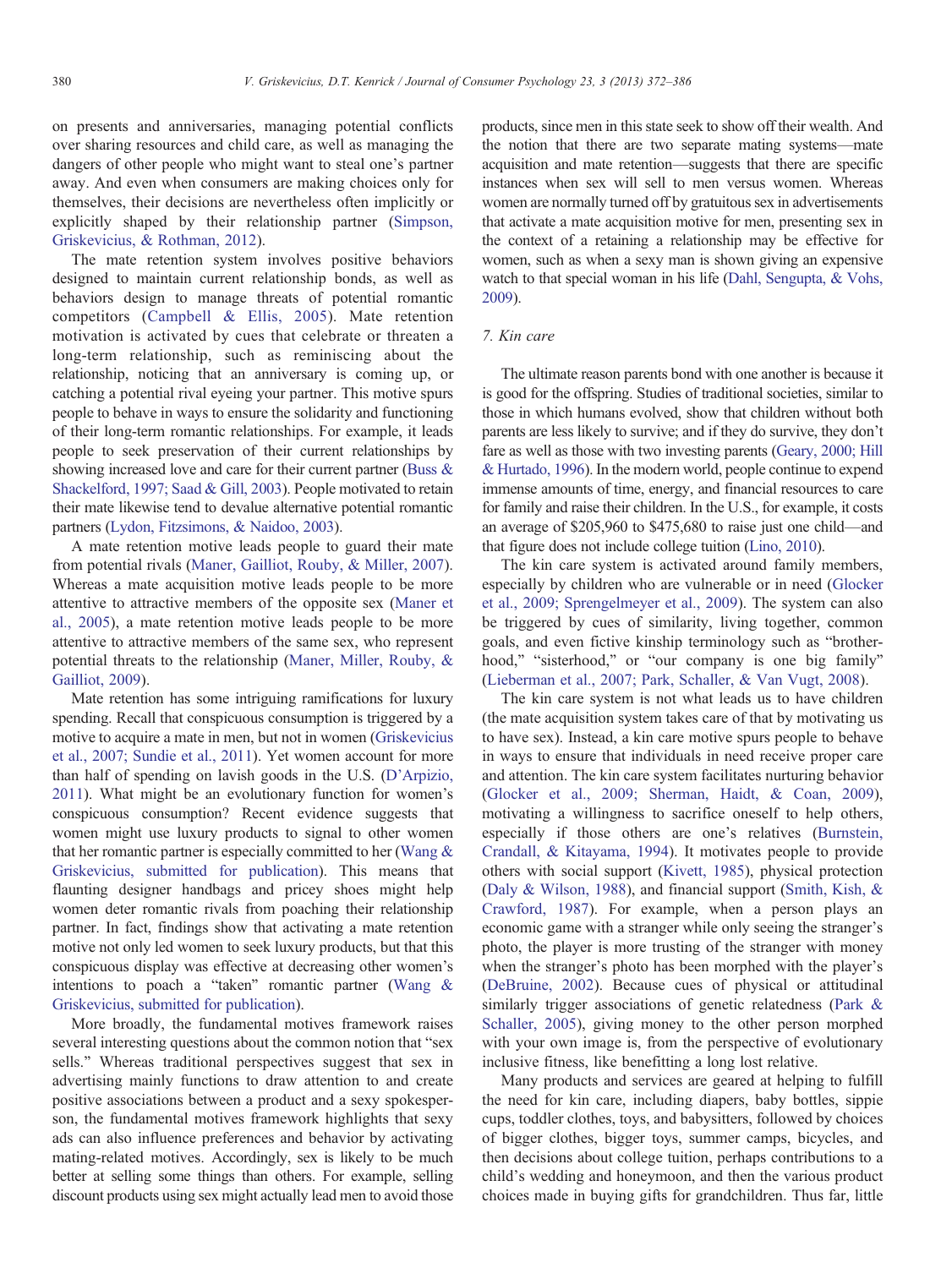research has examined the influence of a kin care motive on behavior. Given the universal importance of family throughout our evolutionary history, it is likely that activating kin care will produce many unique effects on consumer preferences and decision making process.

#### Roadmap for future research

The fundamental motives framework highlights that people everywhere have the same ultimate motives. From Afghanistan to Zimbabwe, all humans have evolved motivations to evade physical harm, avoid disease, make friends, attain status, acquire a mate, keep that mate, and care for family. These deep-seated ancestral motives continue to shape modern consumer preferences and decision-making, albeit not always in obvious or conscious ways. A core implication of the framework is that the same person might make different—and sometimes entirely inconsistent—choices depending on which fundamental motive is currently active. Although this framework has been empirically fruitful in generating many novel hypotheses about basic psychological processes and social cognition, the overwhelming majority of empirical implications for consumer behavior and decision-making have yet to be tested. Future research is poised to investigate the many ways in which fundamental motives influence preferences, choices, biases, errors, and many other phenomena central to consumer behavior.

Although all humans possess the same evolutionary motives, the strength and workings of each motive are expected to differ across individuals as a function of several key factors. These include a person's (1) current life stage, (2) biological sex, (3) individual differences in life history strategy, and (4) culture. We next consider how these moderating factors might influence the workings of fundamental motives and explore possibilities for future research.

#### Fundamental motives and life stage

An evolutionary perspective highlights that organisms proceed through three distinct stages across the lifespan: (1) a somatic growth stage lasting from birth to puberty, (2) a mating stage lasting from puberty until parenthood, and (3) a parenting stage that (for humans) includes grand-parenting. Because each life stage is associated with solving distinct evolutionary challenges, different motivational systems come online at different life stages. The self-protection and disease avoidance systems come online early in the somatic stage. But the affiliation system comes online only toward the end of the somatic stage, when children first become concerned with making friends. The inflow of testosterone at the beginning of the mating stage marks the emergence of the mate acquisition and status systems. Finally, the mate retention and kin care systems only come online fully only after a person attracts a mate worth keeping and begins to care for offspring (see [Kenrick et al., 2010,](#page-12-0) for additional discussion of the development of motives over the lifespan).

Because individuals need to solve specific evolutionary challenges during each life stage, preferences and behavior are likely to change in systematic ways as a function of life stage. For example, to the extent that men's conspicuous consumption functions to help solve the evolutionary challenges of status and mate acquisition ([Griskevicius et al., 2007; Sundie et al., 2011\)](#page-12-0), we would expect that men have the strongest desire for flashy luxury products in the mating stage. This desire for conspicuous luxuries should decrease as men age and become parents. But if an older man finds himself back on the mating market (and hence back in the mating stage), his desire for conspicuous luxury products may increase once again.

People may also be differentially sensitive to specific fundamental motives in different life stages. Given that mate acquisition, status, and affiliation motives are particularly important during the mating stage, for example, these motives might be most easily activated and exert the most powerful influences for teenagers and young adults. By contrast, selfprotection and disease avoidance motives may be weaker for teenagers and young adults, who are in the business of seeking mates and states. Since attracting mates and gaining status are often associated with seeking out danger, this suggests that appeals to safety and health aimed toward teenagers might actually increase unsafe and unhealthy behavior. By contrast, appeals to safety and health are likely to be more powerful for individuals in the parenting stage, who are likely to be more concerned about staying alive and healthy to raise their offspring.

Surprisingly little research has considered changes in consumer behavior across the lifespan. The fundamental motives framework provides a fruitful theoretical foundation for examining how, why, and when consumption tendencies and decision making change across the lifespan.

## Fundamental motives and biological sex

An evolutionary perspective highlights that males and females of a given species are likely to share important similarities and have important differences. For example, human males and females have historically solved some evolutionary problems such as disease avoidance in similar ways, meaning that the sexes are expected to differ little when it comes to their psychology of avoiding pathogens. But males and females have historically solved other evolutionary problems, such as mate acquisition, in very different ways, suggesting that the sexes are likely to differ in predictable ways when it comes to mating.

Many behavioral sex differences are rooted in the biological sex difference of minimum parental investment ([Kenrick, Sadalla,](#page-12-0) [Groth, & Trost, 1990](#page-12-0)). In any mammalian species such as humans, reproduction requires females to biologically invest more than males. Whereas females must *at minimum* carry an energetically hungry fetus for several months and then nurse it afterwards, males do not. Instead, males have historically contributed to successful reproduction in other ways. This sex difference in parental investment produces a universal sex difference in mate preferences. Whereas women place more value on men's resources, men place more value on women's cues to fertility,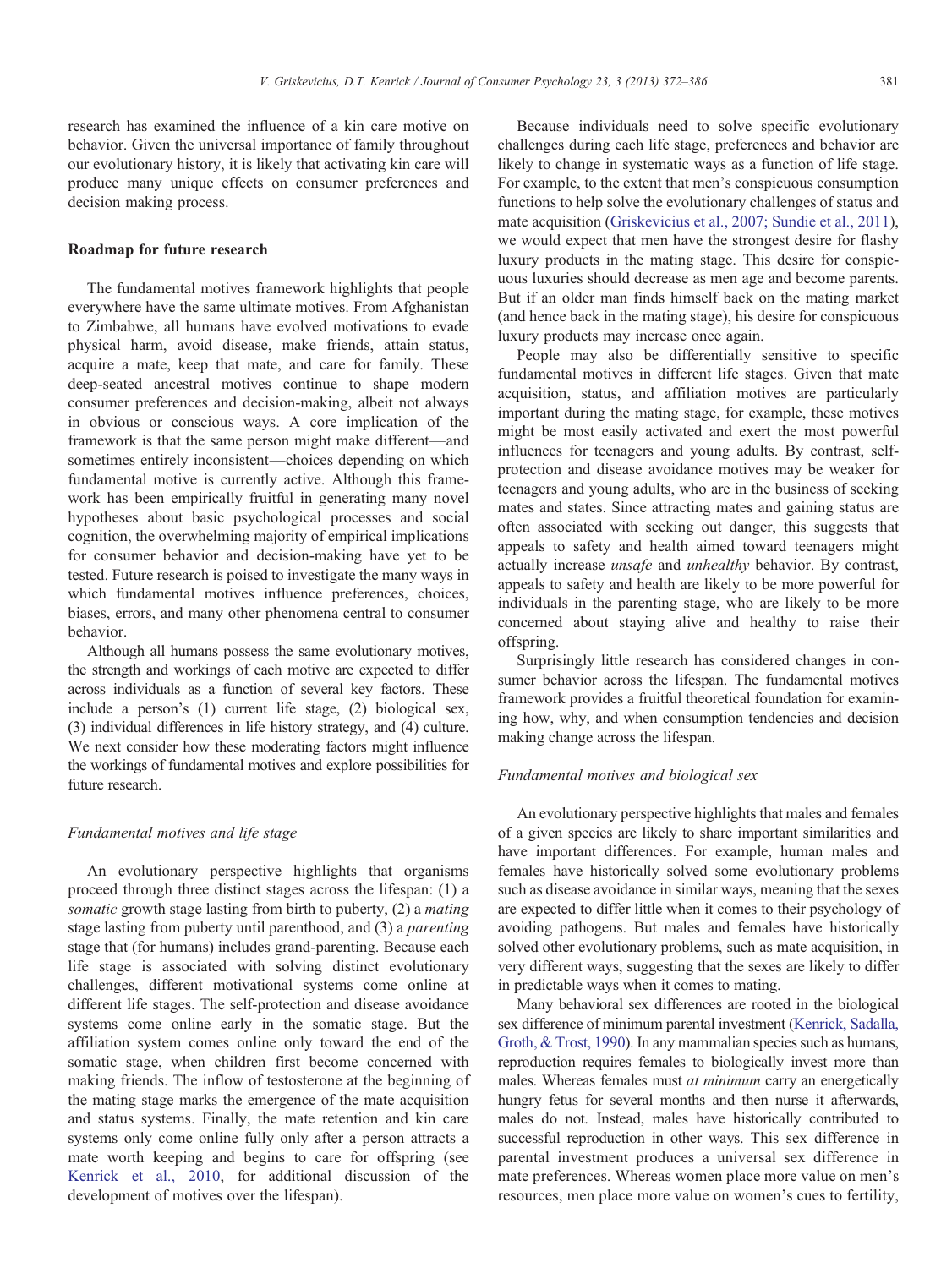<span id="page-10-0"></span>such as attractiveness and youth. One implication is that men should be more interested in products that display their wealth and ability to obtain resources, whereas women should be more interested in products that advertise their youth and attractiveness.

Higher parental investment by females also means that females will be choosier about which males will suffice as mates, especially if the male might not stick around to contribute any resources. As a consequence, males have to compete more vigorously to be selected as mates by a choosy female. This suggests that males should generally be more willing to take risk and more strongly discount the future, especially when doing so could attain status or a mate.

Surprisingly little research has considered systematic similarities and differences in men's and women's consumer behaviors. Here too the fundamental motives framework, and an evolutionary perspective more broadly, provide a theoretical foundation for examining how, why, and when men and women should differ—and should be similar—in their consumption tendencies and decision-making.

## Fundamental motives and individual differences in life history strategy

Not all people are the same. An evolutionary perspective highlights that many important individual differences between people are linked to the person's life history strategy [\(Ellis,](#page-11-0) [Figueredo, Brumbach, & Schlomer, 2009; Griskevicius et al.,](#page-11-0) [2013\)](#page-11-0). Across species, life history strategies vary on a fast– slow continuum. Some individuals follow faster strategies and others follow slower strategies.

Life history strategies are related to important differences in mating. Fast strategists start puberty at earlier ages, have sex at earlier ages, and have more sexual partners. By contrast, slow strategists tend to start puberty at later ages, have sex later in life, and have fewer sexual partners, preferring monogamous relationships. But fast and slow strategies are also associated with vastly different psychologies and orientations to decision making. Whereas fast strategists tend to be short-term opportunists and take immediate benefits with little regard for long-term consequences, slow strategists tend to be long-term planners who delay immediate gratification to increase future payoffs ([Griskevicius, Tybur, Delton, & Robertson, 2011;](#page-12-0) [Griskevicius et al., 2013\)](#page-12-0).

Because fast and slow strategists systematically differ in their psychological orientations, activating specific fundamental motives may produce different responses for individuals following fast versus slow strategies. For example, a mate acquisition motive leads most people to seek luxury products. But fast and slow strategists might seek very different types of luxury products. Fast strategists might desire flashy luxury goods, seeking loud brands and readily visible goods such as bright sports cars. By contrast, slow strategists might desire inconspicuous luxury products, seeking quiet brands and products that attract less attention such as a white luxury sedan. Overall, future research is poised to examine how, why, and when fundamental motives produce varying effects as a function of a person's life history strategy.

#### Fundamental motives and culture

The effect of fundamental motives on behavior is expected to differ as a function of culture [\(Kenrick & Gomez-Jacinto, in press](#page-12-0)). Consider that a mate acquisition motive is likely to lead men and women across cultures to want to stand out. But how a given individual will seek to stand out will undoubtedly be influenced by culture. For example, whereas men in some cultures might seek to display wealth by engaging in conspicuous consumption, in other cultures they might do so by giving away their material goods.

Culture will also influence the threshold at which different fundamental motives will be activated. Consider that a mate acquisition motive is universally triggered by internal or external "erotic" cues. Yet in parts of Europe explicit sexual imagery is commonplace, whereas such imagery is banned in the Middle East. This suggests that what's considered erotic enough to trigger a mate acquisition motive will likely differ between the two cultures, with a woman's ankle being much more likely to trigger the motive in one culture than in the other.

More broadly, it is grossly erroneous to dichotomize human behavior as being a product of either evolution or culture. Just like all behavior is a function of the interaction of genes *and* the environment, preferences and behavior are a product of the interaction of evolved psychological mechanisms and requisite cultural inputs [\(Gangestad, Haselton, & Buss, 2006; Kenrick,](#page-11-0) [Nieuweboer, & Buunk, 2010; Norenzayan & Heine, 2005\)](#page-11-0).

## Conclusion

People everywhere have the same evolutionary needs, and these fundamental needs have a profound influence on people's preferences and behavior. While an evolutionary perspective points to the ultimate reasons for human behavior, it does not in any way suggest that proximate reasons are irrelevant or uninformative. Rather, an evolutionary perspective highlights that there are critically distinct and complementary levels of analysis. At the proximate level, consumers seek goals such as novelty, value, self-esteem, meaning, quality, happiness, simplicity, reliability, entertainment, efficiency, identity, and hundreds of other goals. But at the ultimate level, people are often pursuing something very different, even if we're not always aware of what's happening behind the curtain of consciousness. The brain is designed to solve a set of perennial ancestral challenges. The need to solve these deep-seated evolutionary challenges continues to powerfully influence modern product choices and economic decisions. To fully understand the present, it is essential to understand the past. By connecting our modern behaviors to their ancestral roots, we can more clearly see the fundamental motives for why we buy.

### **References**

Ackerman, J. M., Becker, D. V., Mortensen, C. R., Sasaki, T., Neuberg, S. L., & Kenrick, D. T. (2009). A pox on the mind: Disjunction of attention and memory in the processing of physical disfigurement. Journal of Experimental Social Psychology, 45, 478–485.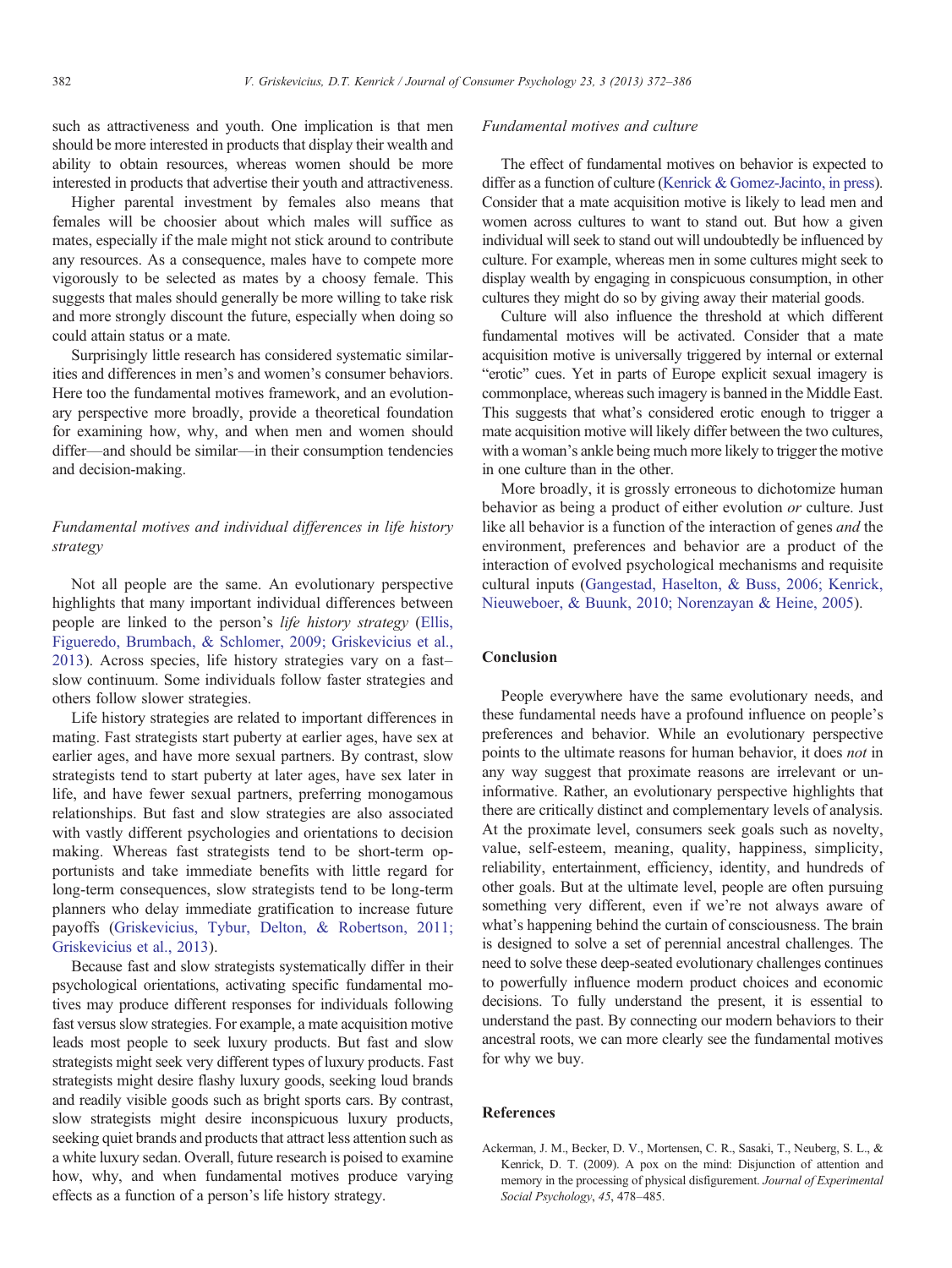- <span id="page-11-0"></span>Ackerman, J. A., Griskevicius, V., & Li, N. P. (2011). Let's get serious: Communicating commitment in romantic relationships. Journal of Personality and Social Psychology, 100, 1015–1026.
- Ackerman, J. M., & Kenrick, D. T. (2008). The costs of benefits: Help-refusals highlight key trade-offs of social life. Personality and Social Psychology Review, 12(2), 118–140.
- Ackerman, J. M., Shapiro, J. R., Neuberg, S. L., Kenrick, D. K., Becker, D. V., Griskevicius, V., et al. (2006). They all look the same to me (unless they're angry): From out-group homogeneity to out-group heterogeneity. Psychological Science, 17, 836–840.
- Alcock, J. (2009). Animal behavior: An evolutionary approach (9th ed.). Sunderland, MA: Sinauer Associates Inc.
- Anderson, C. P., Brion, S., Moore, D. A., & Kennedy, J. A. (2012). A status-enhancement account of overconfidence. Journal of Personality and Social Psychology, 103, 718–735.
- Anderson, U. S., Perea, E. F., Becker, D. V., Ackerman, J. M., Shapiro, J. R., Neuberg, S. L., et al. (2010). I only have eyes for you: Ovulation redirects attention (but not memory) to attractive men. Journal of Experimental Social Psychology, 46, 804–808.
- Andersson, M. (1994). Sexual selection. Princeton, NJ: Princeton University Press.
- Baker, M., & Maner, J. K. (2008). Risk-taking as a situationally sensitive male mating strategy. Evolution and Human Behavior, 29, 391–395.
- Barrett, H. C. (2012). A hierarchical model of the evolution of human brain specializations. Proceedings of the National Academy of Sciences, 109, 10733–10740.
- Barrett, H. C., & Kurzban, R. (2006). Modularity in cognition: Framing the debate. Psychological Review, 113, 628–647.
- Baumeister, R. R., & Leary, M. R. (1995). The need to belong: Desire for interpersonal attachments as a fundamental human motivation. Psychological Bulletin, 117, 497–529.
- Becker, D. V., Anderson, U. S., Neuberg, S. L., Maner, J. K., Shapiro, J. R., Ackerman, J. M., et al. (2010). More memory bang for the attentional buck: Self-protection goals enhance encoding efficiency for potentially threatening males. Social Psychological and Personality Science, 1, 182–189.
- Becker, D. V., Kenrick, D. T., Neuberg, S. L., Blackwell, K. C., & Smith, D. (2007). The confounded nature of angry men and happy women. Journal of Personality and Social Psychology, 92, 179–190.
- Berger, Jonah, & Ward, Morgan K. (2010). Subtle signals of inconspicuous consumption. Journal of Consumer Research, 37(4), 555–569.
- Bowlby, J. (1969). Attachment. Attachment and loss, Vol. I, London: Hogarth.
- Bugental, D. B. (2000). Acquisition of the algorithms of social life: A domainbased approach. Psychological Bulletin, 126, 187–219.
- Burnstein, E., Crandall, C., & Kitayama, S. (1994). Some neo-Darwinian decision rules for altruism: Weighing the cues for inclusive fitness as a function of the biological importance of the decision. Journal of Personality and Social Psychology, 67, 773–789.
- Buss, D. M. (1989). Conflict between the sexes: Strategic interference and the evocation of anger and upset. Journal of Personality and Social Psychology, 56, 735–747.
- Buss, D. M. (2002). Human mate guarding. Neuroendocrinology Letters, 23, 23–29 (Suppl.).
- Buss, D. M., Larsen, R. J., Westen, D., & Semmelroth, J. (1992). Sex differences in jealousy: Evolution, physiology, and psychology. Psychological Science, 3, 251–255.
- Buss, D. M., & Shackelford, T. K. (1997). From vigilance to violence: Mate retention tactics in married couples. Journal of Personality and Social Psychology, 72, 346–361.
- Campbell, L., & Ellis, B. J. (2005). Commitment, love, and mate retention. In D. M. Buss (Ed.), The handbook of evolutionary psychology (pp. 419–442). Hoboken, NJ, US: John Wiley & Sons, Inc.
- Campbell, L., Simpson, J. A., Stewart, M., & Manning, J. G. (2003). Putting personality in social context: Extraversion, emergent leadership, and the availability of rewards. Personality and Social Psychology Bulletin, 29, 1547–1559.
- Cantú, S. M., Beall, A. T., Griskevicius, V., Simpson, J. A., & Schaller, M. (submitted for publication). When are women especially attracted to attractive men? Mate preferences in a pathogen prevalent ecology.
- Cheng, J. T., Tracy, J. L., Foulsham, T., Kingstone, A., & Henrich, J. (2013). Two ways to the top: Evidence that dominance and prestige and distinct yet viable avenues to social rank and influence. Journal of Personality and Social Psychology, 104, 103–125.
- Cole, D., & Chaikin, I. (1990). An iron hand upon the people: The law against the Potlatch on the Northwest Coast. Vancouver: Douglas & McIntyre; Seattle: University of Washington Press.
- Confer, J. C., Easton, J. A., Fleischman, D. S., Goetz, C. D., Lewis, D. M., Perilloux, C., et al. (2010). Evolutionary psychology: Controversies, questions, prospects, and limitations. American Psychologist, 65, 110–126.
- Cosmides, L. (1989). The logic of social exchange: Has natural selection shaped how humans reason? Studies with the Wason selection task. Cognition, 31, 187–276.
- Cosmides, L., & Tooby, J. (1994). Beyond intuition and instinct blindness: Toward an evolutionarily rigorous cognitive science. Cognition, 50, 41–77.
- Dahl, D. W., Sengupta, J., & Vohs, K. D. (2009). Sex in advertising: Gender differences and the role of relationship commitment. Journal of Consumer Research, 36, 215–231.
- Daly, M., & Wilson, M. (1988). Homicide. New York: Aldine de Gruyter.
- D'Arpizio, C. (2012). Luxury Goods Worldwide Market Study, Spring 2012 Update. Bain & Company, (accessed May 15, 2012) [http://www.bain.com/](http://www.bain.com/about/press/press-releases/luxury-goods-market-predicted-to-grow-six-to-seven-percent-in-2012.aspx) [about/press/press-releases/luxury-goods-market-predicted-to-grow-six-to](http://www.bain.com/about/press/press-releases/luxury-goods-market-predicted-to-grow-six-to-seven-percent-in-2012.aspx)[seven-percent-in-2012.aspx](http://www.bain.com/about/press/press-releases/luxury-goods-market-predicted-to-grow-six-to-seven-percent-in-2012.aspx)
- DeBruine, L. M. (2002). Facial resemblance enhances trust. Proceedings of the Royal Society of London B, 269(1498), 1307–1312.
- Dobson, A. P., & Carter, E. R. (1996). Infectious diseases and human population history. Bioscience, 46, 115–126.
- DuBois, David, Rucker, Derek D., & Galinsky, Adam D. (2012). Super size me: Product size as a signal of status. Journal of Consumer Research, 38(6), 1047–1062.
- Durante, K. M., Griskevicius, V., Hill, S. E., Perilloux, C., & Li, N. P. (2011). Ovulation, female competition, and product choice: Hormonal influences on consumer behavior. Journal of Consumer Research, 37, 921–934.
- Durante, K. M., Griskevicius, V., Simpson, J. A., Cantu, S. M., & Tybur, J. M. (2012). Sex ratio and women's career choice: Does a scarcity of men lead women to choose briefcase over baby? Journal of Personality and Social Psychology, 103, 121–134.
- Durante, Kristina M., Li, Norman P., & Haselton, Martie G. (2008). Changes in women's choice of dress across the ovulatory cycle: Naturalistic and laboratory task-based evidence. Personality and Social Psychology Bulletin, 34, 1451–1460.
- Ellis, B. J., Figueredo, A. J., Brumbach, B. H., & Schlomer, G. L. (2009). Fundamental dimensions of environmental risk: The impact of harsh versus unpredictable environments on the evolution and development of life history strategies. Human Nature, 20, 204–268.
- Ermer, E., Cosmides, L., & Tooby, J. (2008). Relative status regulates risky decision making about resources in men: Evidence for the co-evolution of motivation and cognition. Evolution and Human Behavior, 29, 106–118.
- Fehr, E., & Gachter, S. (2002). Altruistic punishment in humans. Nature, 415, 137–140.
- Fiske, A. P. (1992). The four elementary forms of sociality: Framework for a unified theory of social relations. Psychological Review, 99, 689–723.
- Fleischman, D. S., Webster, G. D., Judah, G., de Barra, M., Aunger, R., & Curtis, V. A. (2011). Sensor recorded changes in rates of hand washing with soap in response to the media reports of the H1N1 pandemic in Britain. British Medical Journal Open, 1.
- Gangestad, S. W., & Buss, D. M. (1993). Pathogen prevalence and human mate preferences. Ethology and Sociobiology, 14, 89–96.
- Gangestad, S. W., Haselton, M. G., & Buss, D. M. (2006). Evolutionary foundations of cultural variation: Evoked culture and mate preferences. Psychological Inquiry, 17, 75–95.
- Gangestad, S. W., & Simpson, J. A. (2000). The evolution of human mating: Trade-offs and strategic pluralism. The Behavioral and Brain Sciences, 23, 573–587.
- Gangestad, S. W., & Thornhill, R. (2008). Human oestrus. Proceedings of the Royal Society B, 275, 991–1000.
- Garcia, J., & Koelling, R. A. (1966). Relation of cue to consequence in avoidance learning. Psychonomic Science, 4, 123–124.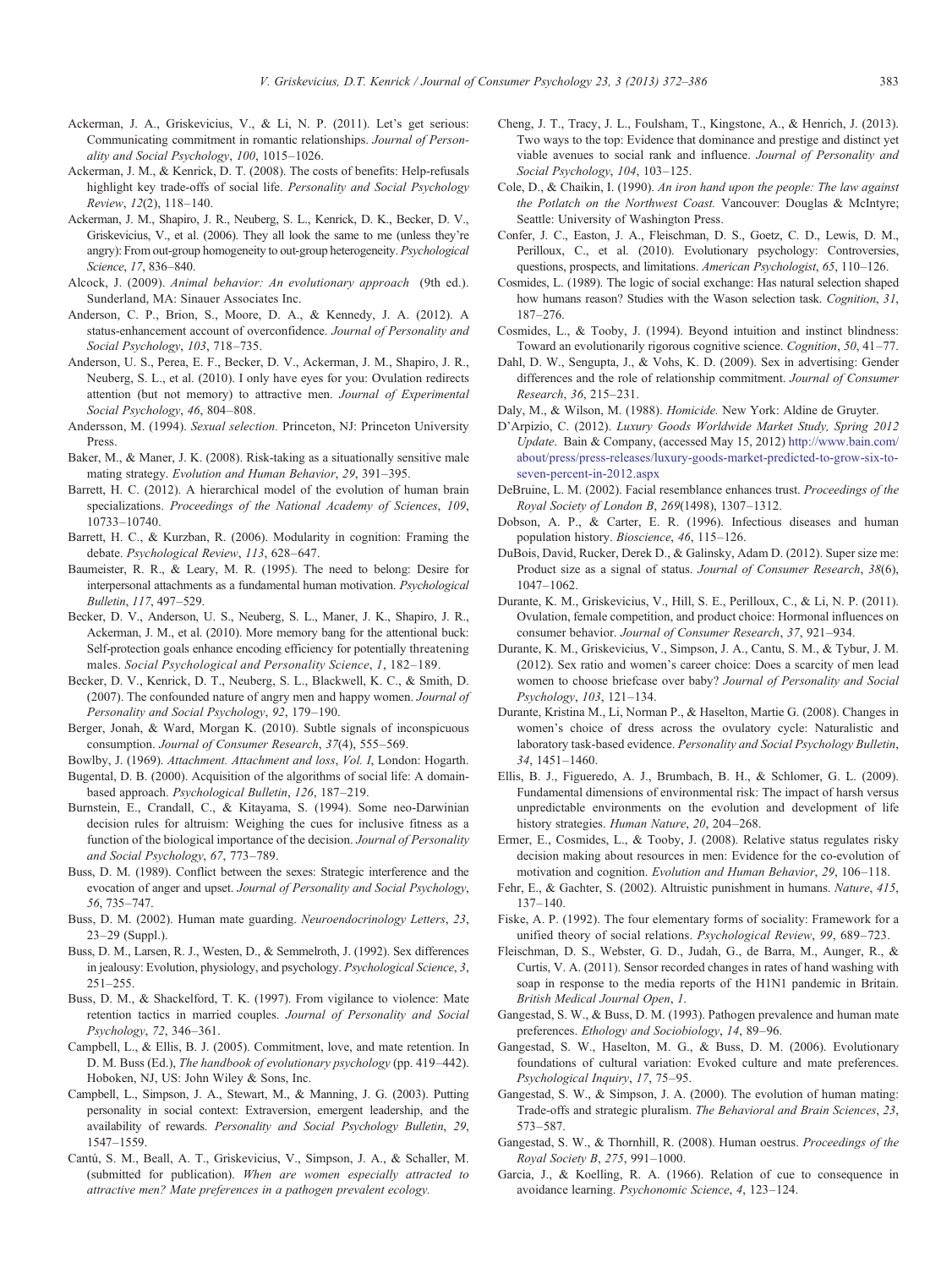- <span id="page-12-0"></span>Gazzaniga, Michael S. (1987). Social brain: Discovering the networks of the mind. Basic Books.
- Geary, D. C. (2000). Evolution and the proximate expression of human paternal investment. Psychological Bulletin, 126, 55–77.
- Glocker, M. L., Langleben, D. D., Ruparel, K., Loughead, J. W., Gur, R. C., et al. (2009). Baby schema in infant faces induces cuteness perception and motivation for caretaking in adults. Ethology, 115, 257–263.
- Griskevicius, V., Ackerman, J. A., Cantu, S. M., Delton, A. W., Robertson, T. E., Simpson, J. A., et al. (2013). When the economy falters do people spend or save? Responses to resource scarcity depend on childhood environments. Psychological Science, 24, 197–205.
- Griskevicius, V., Cialdini, R. B., & Kenrick, D. T. (2006a). Peacocks, Picasso, and parental investment: The effects of romantic motives on creativity. Journal of Personality and Social Psychology, 91, 63–76.
- Griskevicius, V., Goldstein, N. J., Mortensen, C. R., Cialdini, R. B., & Kenrick, D. T. (2006b). Going along versus going alone: When fundamental motives facilitate strategic (non)conformity. Journal of Personality and Social Psychology, 91, 281–294.
- Griskevicius, V., Goldstein, N. J., Mortensen, C. R., Sundie, J. M., Cialdini, R. B., & Kenrick, D. T. (2009a). Fear and loving in Las Vegas: Evolution, emotion, and persuasion. Journal of Marketing Research, 46, 385–395.
- Griskevicius, V., Shiota, M. N., & Nowlis, S. M. (2010a). The many shades of rose-colored glasses: An evolutionary approach to the influence of different positive emotions. Journal of Consumer Research, 37, 238–250.
- Griskevicius, V., Tybur, J. M., Ackerman, J. A., Delton, A. W., Robertson, T. E., & White, A. E. (2012). The financial consequences of too many men: Sex ratio effects on saving, borrowing, and spending. Journal of Personality and Social Psychology, 102, 69–80.
- Griskevicius, V., Tybur, J. M., Delton, A. W., & Robertson, T. E. (2011). The influence of mortality and socioeconomic status on risk and delayed rewards: A life history theory approach. Journal of Personality and Social Psychology, 100, 1015–1026.
- Griskevicius, V., Tybur, J. M., Gangestad, S. W., Perea, E. F., Shapiro, J. R., & Kenrick, D. T. (2009b). Aggress to impress: Hostility as an evolved context-dependent strategy. Journal of Personality and Social Psychology, 96, 980–994.
- Griskevicius, V., Tybur, J. M., Sundie, J. M., Cialdini, R. B., Miller, G. F., & Kenrick, D. T. (2007). Blatant benevolence and conspicuous consumption: When romantic motives elicit costly displays. Journal of Personality and Social Psychology, 93, 85–102.
- Griskevicius, V., Tybur, J. M., & Van den Bergh, B. (2010b). Going green to be seen: Status, reputation, and conspicuous conservation. Journal of Personality and Social Psychology, 98, 392–404.
- Hamamura, T., & Park, J. H. (2010). Regional differences in pathogen prevalence and defensive reactions to the "swine flu" outbreak among East Asians and Westerners. Evolutionary Psychology, 8, 506–515.
- Hamilton, W. D. (1964). The genetical evolution of social behavior. Journal of Theoretical Biology, 7, 1–52.
- Han, Young Jee, Nunes, Joseph C., & Drèze, Xavier (2010). Signaling status with luxury goods: The impact of brand prominence. Journal of Marketing, 74, 14–30.
- Hardy, C. L., & Van Vugt, M. (2006). Nice guys finish first: The competitive altruism hypothesis. Personality and Social Psychology Bulletin, 32, 1402.
- Haselton, M. G., Bryant, G. A., Wilke, A., Frederick, D. A., Galperin, A., Frankenhuis, W., et al. (2009). Adaptive rationality: An evolutionary perspective on cognitive bias. Social Cognition, 27, 733–763.
- Haselton, M. G., & Nettle, D. (2006). The paranoid optimist: An integrative evolutionary model of cognitive biases. Personality and Social Psychology Review, 10, 47–66.
- Henrich, J., & Gil-White, F. J. (2001). The evolution of prestige: Freely conferred status as a mechanism for enhancing the benefits of cultural transmission. Evolution and Human Behavior, 22, 165–196.
- Hill, Sarah E., & Durante, Kristina M. (2011). Courtship, competition, and the pursuit of attractiveness: Mating goals facilitate health-related risk-taking and strategic risk suppression in women. Personality and Social Psychology Bulletin, 37, 383–394.
- Hill, K., & Hurtado, A. M. (1996). Ache life history: The ecology and demography of a foraging people. Hawthorne, NY: Aldine de Gruyter.
- Huang, J. Y., & Ackerman, J. M. (submitted for publication). Preferences for previously-owned products: The roles of contagion threat and protection.
- Huang, J. Y., Sedlovskaya, A., Ackerman, J. M., & Bargh, J. A. (2011). Immunizing against prejudice: Effects of disease protection on attitudes toward out-groups. Psychological Science, 22, 1550–1556.
- Iredale, W., Van Vugt, M., & Dunbar, R. I. M. (2008). Showing off in humans: Male generosity as a mating signal. Evolutionary Psychology, 6(3), 386–392.
- Ivanic, A., Overbeck, J. R., & Nunes, J. (2011). Status, race, and money. Psychological Science, 22, 1557–1566.
- Janssens, K., Pandelaere, M., Van den Bergh, B., Millet, K., Lens, I., & Roe, K. (2011). Can buy me love: Mate attraction goals lead to perceptual readiness for status products. Journal of Experimental Social Psychology, 47, 254–258.
- Johnson, D. D. P., & Fowler, J. H. (2011). The evolution of overconfidence. Nature, 477, 317–320.
- Jost, J. T., & Hunyady, O. (2005). Antecedents and consequences of system-justifying ideologies. Current Directions in Psychological Science, 14, 260–265.
- Kahneman, Daniel, & Tversky, Amos (1979). Prospect theory: An analysis of decision under risk. Econometrica, 47, 263–291.
- Kenrick, D. T., & Gomez-Jacinto, L. (2013). Economics, sex, and the emergence of society: A dynamic life history model of cultural variation. In M. Gelfand, C. Y. Chiu, & Y. Y. Hong (Eds.), Advances in Culture and Psychology, Volume 3, New York: Oxford University Press (in press).
- Kenrick, D. T., & Griskevicius, V. (2013). The rational animal: How evolution made us smarter than we think. New York: Basic Books.
- Kenrick, D. T., Griskevicius, V., Neuberg, S. L., & Schaller, M. (2010a). Renovating the pyramid of needs: Contemporary extensions built upon ancient foundations. Perspectives on Psychological Science, 5, 292–314.
- Kenrick, D. T., & Keefe, R. C. (1992). Age preferences in mates reflect sex differences in human reproductive strategies. The Behavioral and Brain Sciences, 15, 75–133.
- Kenrick, D. T., Li, N. L., & Butner, J. (2003). Dynamical evolutionary psychology: Individual decision rules and emergent social norms. Psychological Review, 110,  $3 - 28$
- Kenrick, D. T., Neuberg, S. L., Griskevicius, V., Schaller, M., & Becker, D. V. (2010b). Goal-driven cognition and functional behavior: The fundamental motives framework. Current Directions in Psychological Science, 19, 63–67.
- Kenrick, D. T., Nieuweboer, S., & Buunk, A. P. (2010). Universal mechanisms and cultural diversity: Replacing the blank slate with a coloring book. In M. Schaller, A. Norenzayan, S. Heine, T. Yamagishi, & T. Kameda (Eds.), Evolution, culture, and the human mind (pp. 257–271). New York: Psychology Press.
- Kenrick, D. T., Sadalla, E. K., Groth, G., & Trost, M. R. (1990). Evolution, traits, and the stages of human courtship: Qualifying the parental investment model. Journal of Personality, 58, 97–116.
- Kivett, V. R. (1985). Consanguinity and kin level: Their relative importance to the helping network of older adults. Journal of Gerontology, 40, 228–234.
- Knutson, B., Wimmer, G. E., Kuhnen, C. M., & Winkielman, P. (2008). Nucleus accumbens activation mediates the influence of reward cues on financial risk taking. NeuroReport, 19, 509–513.
- Kugihara, N. (2005). Effects of physical threat and collective identity on prosocial behaviors in an emergency. In J. P. Morgan (Ed.), Psychology of aggression (pp. 45–67). Hauppauge, NY: Nova Science.
- Lancaster, J. B. (1978). Carrying and sharing in human evolution. Human Nature, 1, 82–89.
- Lerner, J. S., & Keltner, D. (2001). Fear, anger, and risk. Journal of Personality and Social Psychology, 81, 146–159.
- Li, Y. J., Kenrick, D. T., Griskevicius, V., & Neuberg, S. L. (2012). Economic decision biases and fundamental motivations: How mating and self-protection alter loss aversion. Journal of Personality and Social Psychology, 102, 550–561.
- Li, Y. J., White, A. E., Ackerman, J. M., Neuberg, S. L., & Kenrick, D. T. (2013). We eat what we are: Disease concerns shift preferences for (un) familiar foods. (under review).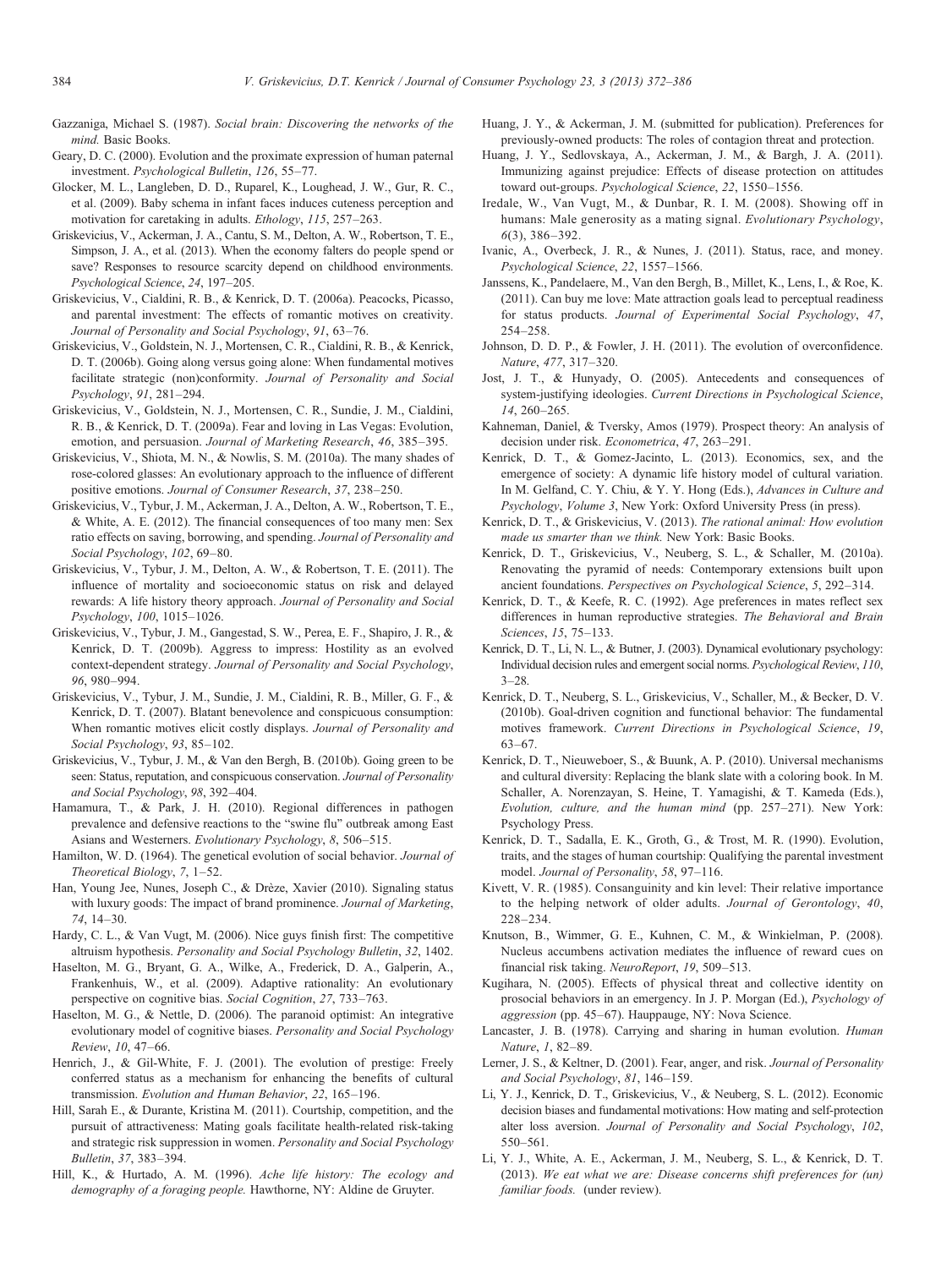- <span id="page-13-0"></span>Lieberman, D., Tooby, J., & Cosmides, L. (2007). The architecture of human kin detection. Nature, 445, 727–731.
- Lino, M. (2010). Expenditures on children by families, 2009 (miscellaneous publication no. 1528–2009). Retrieved from [http://www.cnppusda.gov/](http://www.cnppusda.gov/Publications/CRC/crc2009.pdf) [Publications/CRC/crc2009.pdf](http://www.cnppusda.gov/Publications/CRC/crc2009.pdf)
- Lydon, J. E., Fitzsimons, G. M., & Naidoo, L. (2003). Devaluation versus enhancement of attractive alternatives: A critical test using the calibration paradigm. Personality and Social Psychology Bulletin, 29, 349–359.
- Maner, J. K., Gailliot, M. T., Butz, D., & Peruche, B. M. (2007a). Power, risk, and the status quo: Does power promote riskier or more conservative decision-making? Personality and Social Psychology Bulletin, 33, 451–462.
- Maner, J. K., Gailliot, M. T., Rouby, D. A., & Miller, S. L. (2007b). Can't take my eyes off you: Attentional adhesion to mates and rivals. Journal of Personality and Social Psychology, 93, 389–401.
- Maner, J. K., Kenrick, D. T., Neuberg, S. L., Becker, D. V., Robertson, T., Hofer, B., et al. (2005). Functional projection: How fundamental social motives can bias interpersonal perception. Journal of Personality and Social Psychology, 88, 63–78.
- Maner, J. K., & Mead, N. (2012). The essential tension between leadership and power: When leaders sacrifice group goals for the sake of self-interest. Journal of Personality and Social Psychology, 99, 482–497.
- Maner, J. K., Miller, S. L., Moss, J. H., Leo, J. L., & Plant, A. E. (2012). Motivates social categorization: Fundamental motives enhance people's sensitivity to basic social categories. Journal of Personality and Social Psychology, 103, 70–83.
- Maner, J. K., Miller, S. L., Rouby, D. A., & Gailliot, M. T. (2009). Intrasexual vigilance: The implicit cognition of romantic rivalry. Journal of Personality and Social Psychology, 97, 74–87.
- Maner, Jon K., Nathan DeWall, C., Baumeister, Roy F., & Schaller, Mark (2007c). Does social exclusion motivate interpersonal reconnection? Resolving the "porcupine problem". Journal of Personality and Social Psychology, 92, 42–55.
- Marmot, M. (2004). Status syndrome: How your social standing directly affects your health and life expectancy. London: Bloomsbury.
- Mead, N. L., Baumeister, R. F., Stillman, T. F., Rawn, C. D., & Vohs, K. D. (2011). Social exclusion causes people to spend and consume in the service of affiliation. Journal of Consumer Research, 37(5), 902–919.
- Miller, S. L., & Maner, J. K. (2011). Sick body, vigilant mind: The biological immune system activates the behavioral immune system. Psychological Science, 22, 1467–1471.
- Miller, G. F., Tybur, J. M., & Jordan, B. D. (2007). Ovulatory cycle effects on tip earnings by lap-dancers: Economic evidence for human estrus? Evolution and Human Behavior, 28, 375–381.
- Morales, Andrea C., & Fitzsimons, Gavan J. (2007). Product contagion: Changing consumer evaluations through physical contact with "disgusting" products. Journal of Marketing Research, 44, 272–283.
- Mortensen, C. R., Becker, D. V., Ackerman, J. M., Neuberg, S. L., & Kenrick, D. T. (2010). Infection breeds reticence: The effects of disease salience on self-perceptions of personality and behavioral avoidance tendencies. Psychological Science, 21, 440–447.
- Navarrete, C. D., Fessler, D. M. T., & Eng, S. J. (2007). Elevated ethnocentrism in the first trimester of pregnancy. Evolution and Human Behavior, 28(1), 60-65.
- Nelissen, R. M. A., & Meijers, M. H. C. (2011). Social benefits of luxury brands as costly signals of wealth and status. Evolution and Human Behavior, 32, 343–355.
- Neuberg, S. L., Kenrick, D. T., & Schaller, M. (2010). Evolutionary social psychology. In S. T. Fiske, D. Gilbert, & G. Lindzey (Eds.), Handbook of social psychology (pp. 761–796) (5th ed.). New York: John Wiley & Sons.
- Neuberg, S. L., Kenrick, D. T., & Schaller, M. (2011). Human threat management systems: Self-protection and disease avoidance. Neuroscience and Biobehavioral Reviews, 35, 1042–1051.
- Norenzayan, A., & Heine, S. J. (2005). Psychological universals: What are they and how can we know? Psychological Bulletin, 131, 763–784.
- Nowak, M. A., & Sigmund, K. (1998). Evolution of indirect reciprocity by image scoring. Nature, 393, 573–577.
- Ohman, A., & Mineka, S. (2001). Fears, phobias, and preparedness. Toward an evolved module of fear and fear learning. Psychological Review, 108, 483–522.
- Olson, D. R., Simonson, L., Edelson, P. J., & Morse, S. S. (2005). Epidemiological evidence of an early wave of the 1918 influenza pandemic in New York City. Proceedings of the National Academy of Sciences, 102, 11059–11063.
- Park, J. H., & Schaller, M. (2005). Does attitude similarity serve as a heuristic cue for kinship? Evidence of an implicit cognitive association. Evolution and Human Behavior, 26, 158–170.
- Park, J. H., Schaller, M., & Van Vugt, M. (2008). Psychology of human kin recognition: Heuristic cues, erroneous inferences, and their implications. Review of General Psychology, 12, 215–235.
- Pinker, S. (2011). The better angels of our nature: The decline of violence in history and its causes. London: Penguin Books.
- Platek, S. M., & Shackelford, T. K. (2006). Female infidelity and paternal uncertainty. Cambridge, UK: Cambridge University Press.
- Roberts, G. (1998). Competitive altruism: From reciprocity to the handicap principle. Proceedings of the Royal Society of London B, 265, 427–431.
- Rucker, Derek D., DuBois, David, & Galinsky, Adam D. (2011). Generous paupers and stingy princes: Power drives consumer spending on self and others. Journal of Consumer Research, 37, 1015–1029.
- Rucker, D. D., & Galinsky, A. D. (2008). Desire to acquire: Powerlessness and compensatory consumption. Journal of Consumer Research, 35, 257–267.
- Rucker, Derek D., & Galinsky, Adam D. (2009). Conspicuous consumption versus utilitarian ideals: How different levels of power shape consumer consumption. Journal of Experimental Social Psychology, 45, 549–555.
- Saad, G. (2007). The evolutionary bases of consumption. Mahwah, NJ: Lawrence Erlbaum Associates Publishers.
- Saad, G., & Gill, T. (2003). An evolutionary psychology perspective on gift giving among young adults. Psychology and Marketing, 20, 765–784.
- Saad, G., & Stenstrom, E. (2012). Calories, beauty, and ovulation: The effects of the menstrual cycle on food and appearance-related consumption. Journal of Consumer Psychology, 22, 102–113.
- Sapolsky, R. M. (2005). The influence of social hierarchy on primate health. Science, 308, 648–652.
- Schaller, M., Miller, G. E., Gervais, W. M., Yager, S., & Chen, E. (2010). Mere visual perception of other people's disease symptoms facilitates a more aggressive immune response. Psychological Science, 21, 649–652.
- Schaller, M., & Park, J. H. (2011). The behavioral immune system (and why it matters). Current Directions in Psychological Science, 20, 99–103.
- Schaller, M., Park, J. H., & Mueller, A. (2003). Fear of the dark: Interactive effects of beliefs about danger and ambient darkness on ethnic stereotypes. Personality and Social Psychology Bulletin, 29, 637–649.
- Schlomer, G. L., Del Giudice, M., & Ellis, B. J. (2011). Parent–offspring conflict theory: An evolutionary framework for understanding conflict within human families. Psychological Review, 118, 496–521.
- Sherman, P. W., & Billing, J. (1999). Darwinian gastronomy: Why we use spices. Bioscience, 49, 453–463.
- Sherman, G. D., Haidt, J., & Coan, J. A. (2009). Viewing cute images increases behavioral carefulness. Emotion, 9, 282–286.
- Sherry, D. F., & Schacter, D. L. (1987). The evolution of multiple memory systems. Psychological Review, 94, 439–454.
- Sidanius, J., & Pratto, F. (1999). Social dominance: An intergroup theory of social hierarchy and oppression. New York: Cambridge University Press.
- Simonson, I. (1989). Choice based on reasons: The case of attraction and compromise effects. Journal of Consumer Research, 16, 158–174.
- Simpson, J. A., Griskevicius, V., & Rothman, A. (2012). Consumer decisions in relationships. Journal of Consumer Psychology, 22, 303–314.
- Smith, M., Kish, B., & Crawford, C. (1987). Inheritance of wealth as human kin investment. Ethology and Sociobiology, 8, 171–182.
- Sperry, R. W. (1968). Hemisphere deconnection and unity in conscious awareness. American Psychologist, 23, 723–733.
- Sprengelmeyer, R., Perrett, D. I., Fagan, E. C., Cornwell, R. E., Lobmaier, J. S., et al. (2009). The cutest little baby face: A hormonal link to sensitivity to cuteness in infant faces. Psychological Science, 20, 149–154.
- Sundie, J. M., Kenrick, D. T., Griskevicius, V., Tybur, J. M., Vohs, K. D., & Beal, D. J. (2011). Peacocks, Porsches, and Thorstein Veblen: Conspicuous consumption as a sexual signaling system. Journal of Personality and Social Psychology, 100, 664–680.
- Thornhill, R., & Gangestad, S. W. (2008). The evolutionary biology of human female sexuality. New York, NY: Oxford University Press.